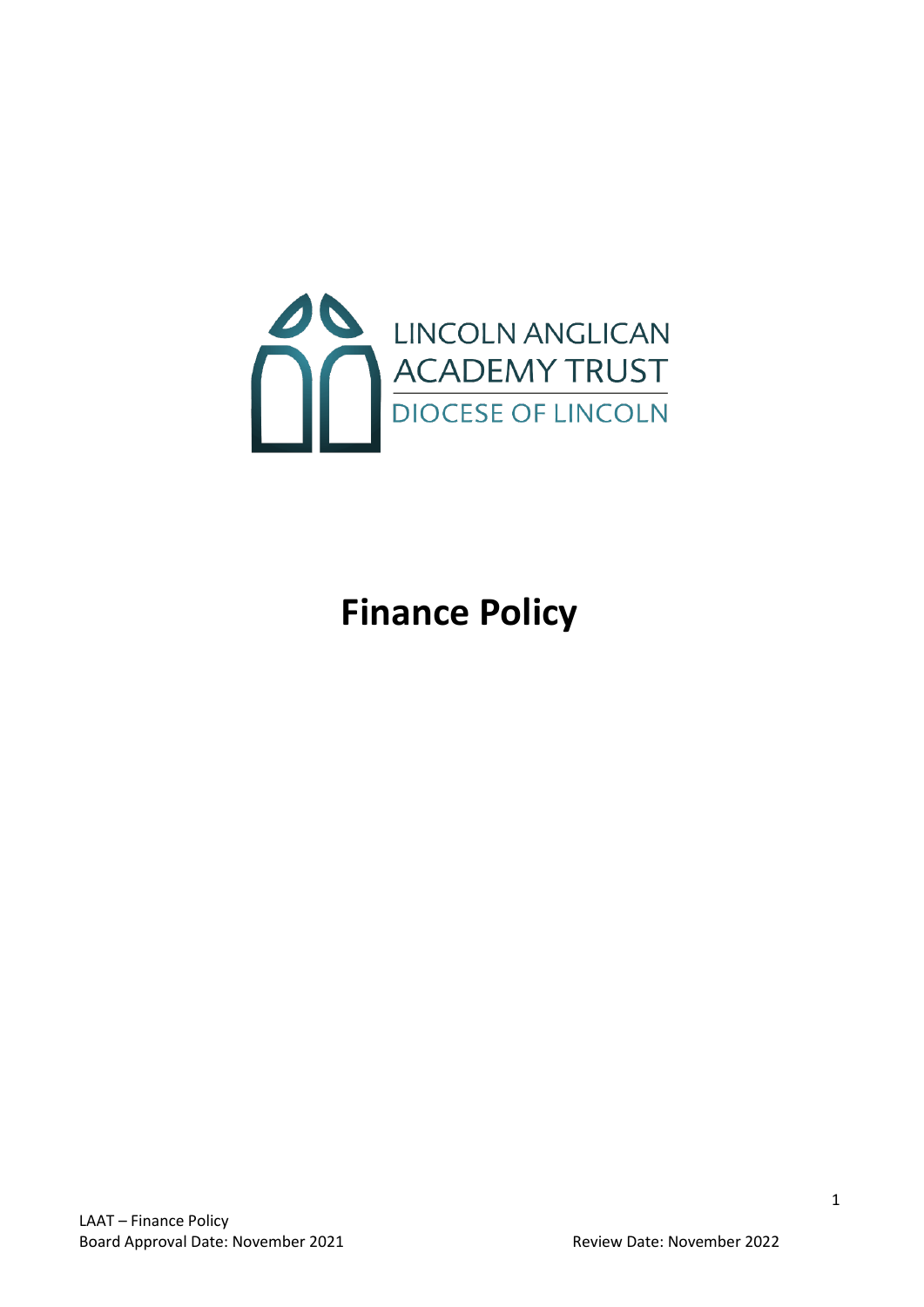## **Lincoln Anglican Academy Trust**

## **Contents**

- **Overview**
- **2 Organisation**
- **Register of Pecuniary Interests**
- **Accounting System**
- **Financial Planning**
- **Payroll**
- **Purchasing**
- **Income**
- **Cash Management**
- **Fixed Assets**
- **Management Accounts**
- **Reserves, Investment and Cash Flow**
- **Fraud**
- **Whistleblowing**
- **Donations, Gifts and Hospitality**
- **Retention of Records**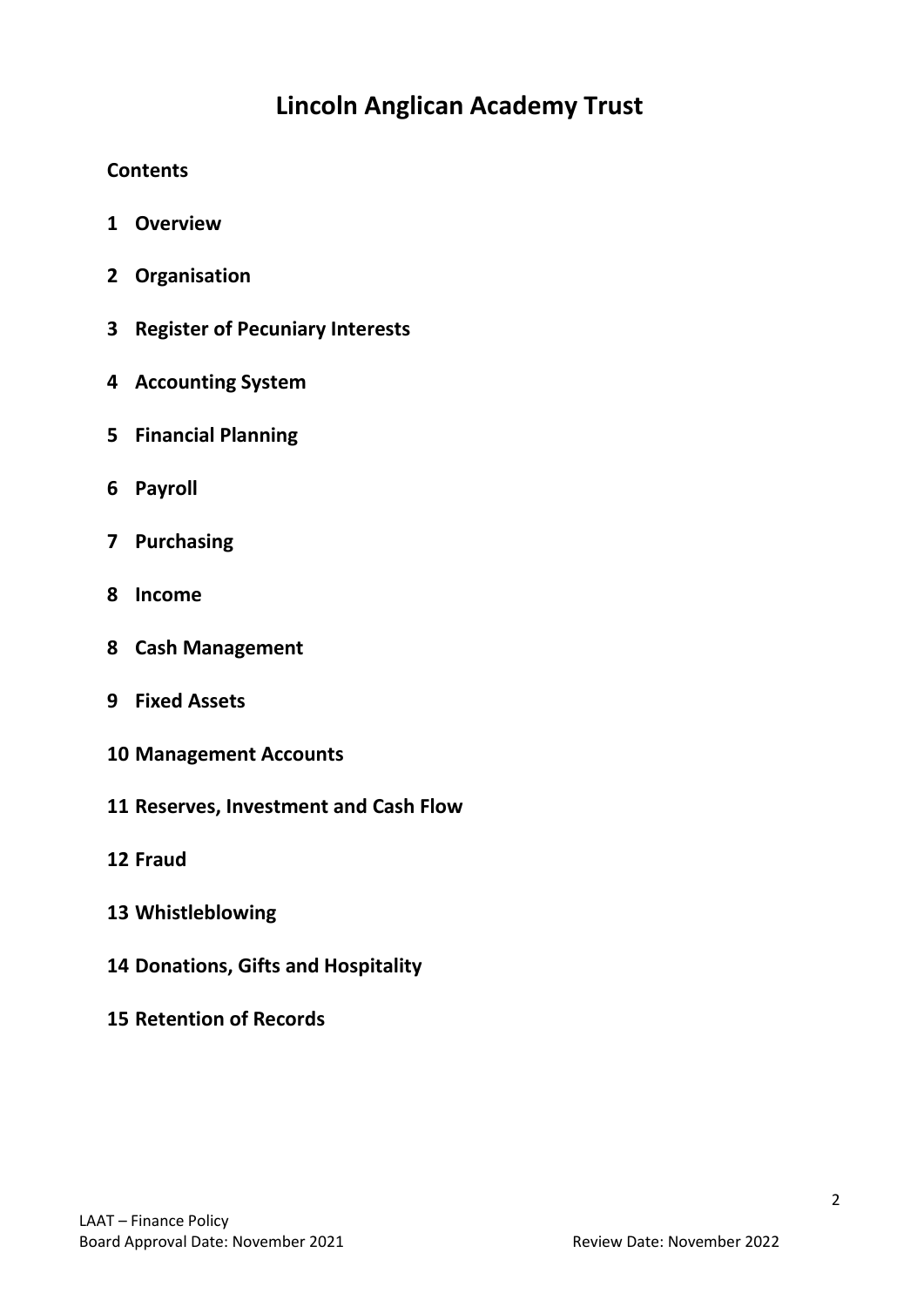## **1. Overview**

1.1 The purpose of this handbook is to ensure that Lincoln Anglican Academy Trust (LAAT) maintains and develops effective systems of financial control that conform with the requirements of statutory & regulatory authorities, as well as complying with established principles of good financial management and common sense. It is essential that these systems operate properly to meet the requirements of the Funding Agreement between the LAAT, Education and Skills Funding Agency (ESFA) and the Department for Education (DfE); the Scheme of Delegation in force between Trust and Academies; the Articles of Association; the Academies Financial Handbook (published by ESFA).

1.2 Each School must comply with the principles of financial control outlined in the Academies Financial Handbook published by the ESFA. This handbook converts these principles into specific accounting procedures which should be read and adhered to by all staff interacting with the Trust's finances.

1.3 It is incumbent on Members, Directors, Staff and all parties engaged by or with the LAAT to observe both the letter but also the spirit of the LAAT's Finance Policy. The Trust is responsible for public money and as such the duty of care is naturally set very high. Whenever in doubt and where this handbook does not specifically set out an appropriate approach, the highest principles should be observed to ensure the Trust is able to fully stand behind the approach taken by the decision maker.

## **2. Organisation**

2.1 The LAAT is a Company limited by Guarantee, registered in England and Wales and is a Multi Academy Trust. The company has charitable status.

2.2 The LAAT has defined the responsibilities of each person involved in the administration of both Trust level and individual School finances. These are set out in the LAAT's Scheme of Delegated Authorities.

## **2.3 The LAAT Board**

2.3.1 The LAAT Board has overall responsibility for the management and administration of the of the Multi Academy Trust's finances. The LAAT Board is led by the "Chair". It is the LAAT's statutory responsibility to safeguard the assets of the company and to meet all requirements of the Companies Act. Core responsibilities in relation to finance include:

- ensuring that educational grants are used for the purpose intended
- managing budgets to be balanced, and annual approval of those budgets
- approval and issuing of Annual audited accounts to ESFA
- instructing & reviewing internal audit reports to ensure high internal rigour;
- appointment of Accounting Officer (or Chair), Chief Finance Officer and external and internal auditors
- approval of annual pay awards for all staff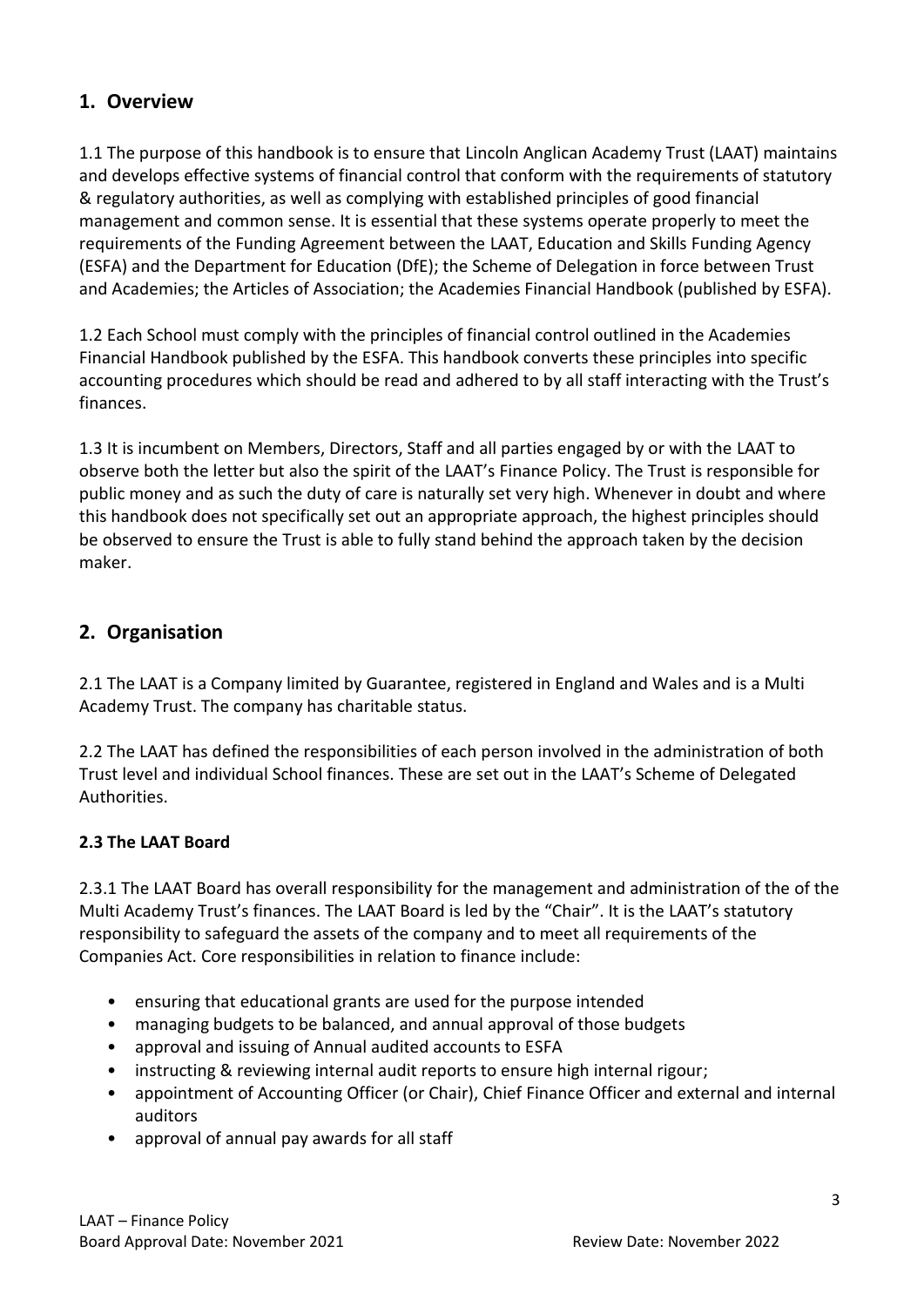• approval of all non-contractual severance payments, ensuring that ESFA approval is sought for any sums proposed that will exceed £50,000 (before income tax and other deductions)

2.3.2 The Accounting Officer (or "Chair") is the Head of the LAAT organisation. They are ultimately accountable for all LAAT activity. As well as signing off Annual Accounts, and being first contact point for all external stakeholders, they are also required to submit to ESFA an annual statement indicating the LAAT has secured value for money.

## **2.4 LAAT Finance and Operations Committee**

2.4.1 The Finance and Operations Committee meets at least once a term, but more frequent meetings can be arranged if necessary. The main responsibilities of the Finance and Operations Committee include:

- Developing a financial strategy for the Trust
- the initial review and authorisation of the annual budget
- the regular monitoring of actual expenditure and income against budget, drawing matters of concern to the attention of the Trust Board
- ensuring that the annual accounts are produced in accordance with the requirements of the Companies Act 2006 and the DfE guidance to academies for review and approval by the Audit Committee
- liaise with and receive reports from the Audit and Risk Committee to make recommendations to those Committees about the financial aspects of matters being considered by them
- monitor and review procedures for ensuring the effective implementation and operation of financial controls on a regular basis and make recommendations for improvement
- recommending the award of contracts and purchases >£50,000 for Board approval, in line with the Schedule of Delegated Authorities
- reviewing all procurements where tenders have been raised
- recommending changes to the School personnel establishment for Board approval where required by the Schedule of Delegated Authorities
- to make recommendations to the Trust Board as to the remuneration, benefits and incentives of senior executives
- to determine the policy for and scope of pension arrangements, service agreements for senior executives, termination payments and compensation commitments

#### **2.5 LAAT Audit and Risk Committee**

2.5.1 The Audit and Risk Committee meets as often as necessary, but meetings will be held at least three times a year. The main duties of the Audit and Risk Committee include:

• To consider the appointment of the external auditor and assess independence of the external auditor, ensuring that key audit personnel are rotated at appropriate intervals.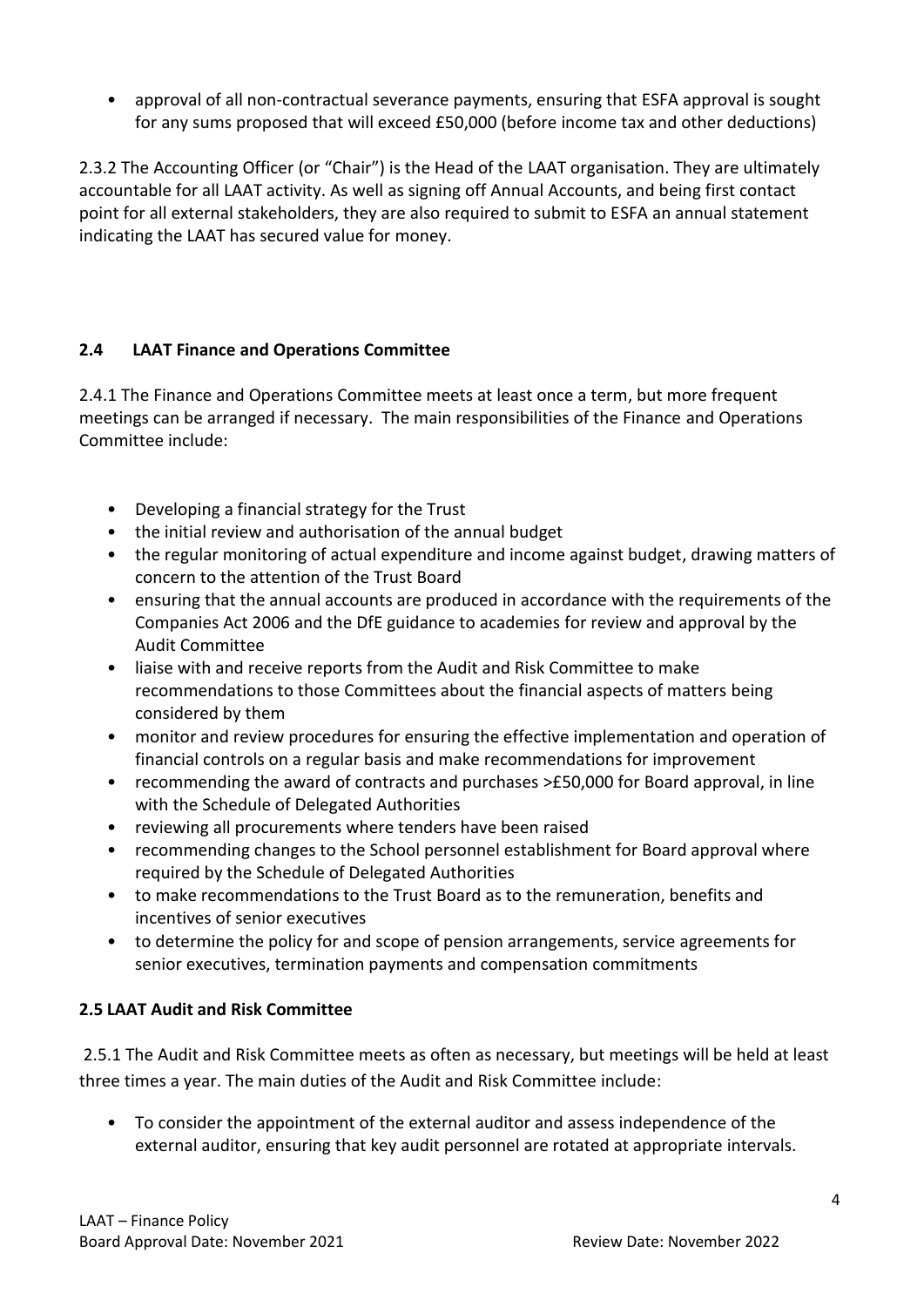- To recommend the audit fees to the Trust Board and pre-approve any fees in excess of £10,000 in respect of non-audit services provided by the external auditor and to ensure that the provision of non-audit services does not impair the external auditors' independence or objectivity.
- To oversee the process for selecting the external auditor and make appropriate recommendations through the Trust Board to the members of the Trust to consider at any general meeting where the accounts are laid before members.
- To discuss with the external auditor the nature and scope of each forthcoming audit and to ensure that the external auditor receives the fullest co-operation.
- To review the external auditor's annual management letter and all other reports and recommendations, together with the appropriateness of management's response.
- To review the performance of the external auditor on an annual basis.
- To recommend to the Trust Board the /re-appointment of the external auditor.
- To review and consider the circumstances surrounding any resignation or dismissal of the external auditor.
- To review the internal audit programme and ensure that the function is adequately resourced and has appropriate standing within the Trust
- To review the reports and recommendations, together with the appropriateness of management's response.
- To monitor the implementation of action agreed by management in response to reports from the external auditor and Responsible Officer/Internal Auditor.
- To keep under review the Trust's financial management and reporting arrangements, providing constructive challenge (where necessary) to the actions and judgements of management in relation to the interim management and financial accounts, statements and reports and the annual accounts and financial statements, prior to submission to the Trust Board.

## **2.6 LAAT Finance and Operations Director**

2.5.1 The LAAT Finance and Operations Director works in close collaboration with Head Teachers through whom he/she is responsible to the Board. The LAAT Finance and Operations Director also has direct access to the Board via the Finance Committee.

The main financial responsibilities of the LAAT Finance and Operations Director are:

- Working with Head Teachers and LAAT Senior Leadership to preparing annual budgets and medium term financial plans for review and approval by the central leadership team and the LAAT Board
- managing day-to-day financial issues of LAAT including the establishment and operation of a suitable accounting system;
- managing LAAT's financial position at a strategic and operational level within the framework for financial control determined by the Board;
- maintaining effective systems of internal control across the whole of LAAT;
- ensuring the annual accounts are presented properly and supported adequately by the underlying books and records of LAAT;
- preparing monthly management accounts for LAAT;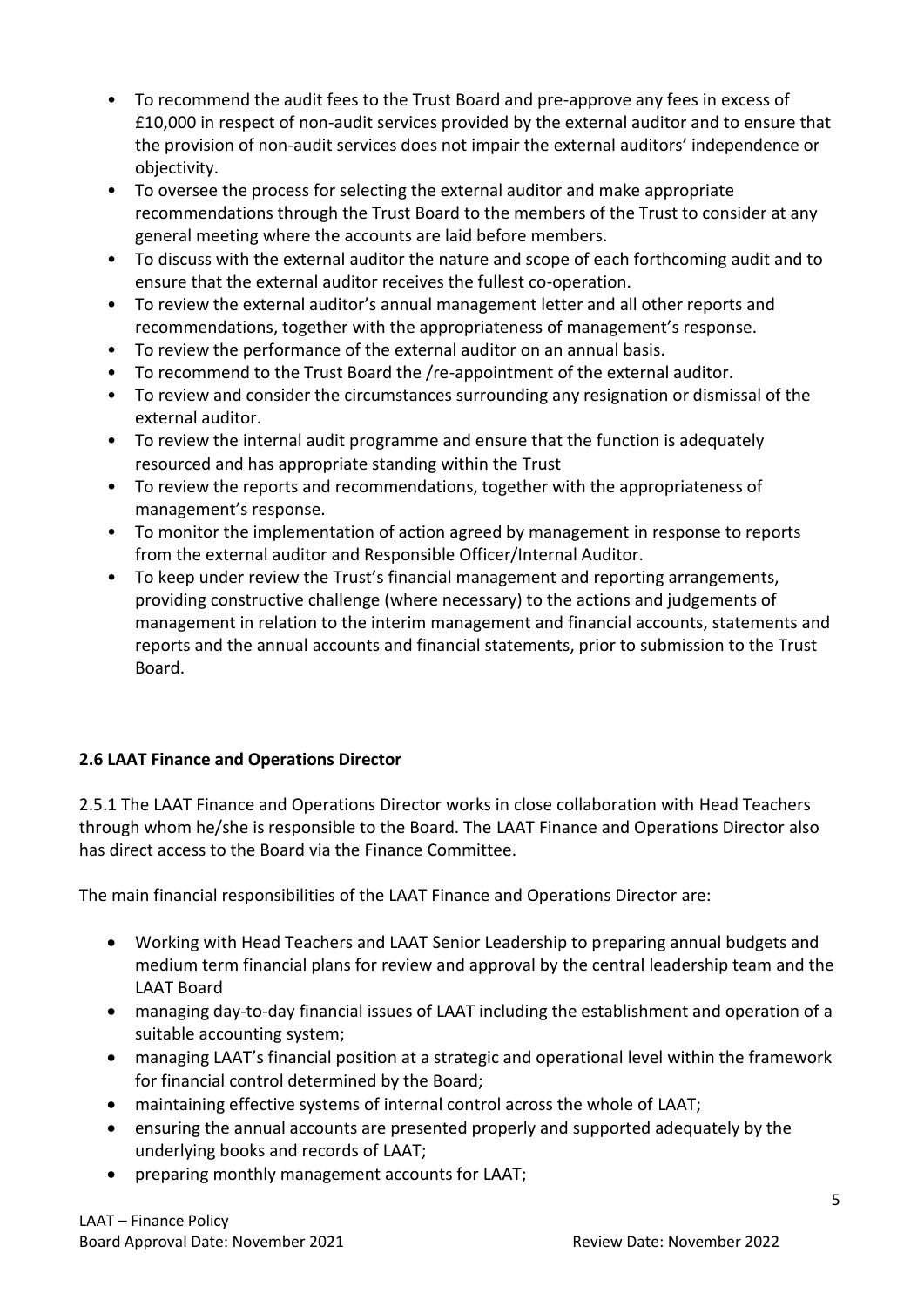- authorising purchases in line with the LAAT's Scheme of Delegated Authorities
- ensuring forms and returns are sent to the ESFA in line with the timetable it prescribes;
- controlling procurement procedures and acting as the *'Procurement Champion'* for LAAT;
- supporting and overseeing finance and support staff;
- identifying and addressing financial training needs within LAAT.

#### **2.6 Internal Audit**

2.6.1 Internal Audit is appointed by the Accounting Officer to provide Directors with an independent oversight of the organisation's financial affairs. The main duties of Internal Audit are to provide LAAT Directors with independent assurance that:

- the financial responsibilities of the LAAT are being properly discharged;
- resources are being managed in an efficient, economical and effective manner;
- sound systems of internal financial control are being maintained and are consistent across academies;
- procurement procedures are being followed correctly;
- risks relating to procurement procedures, authorisation limits and governance are being kept under review;
- any other specific risks identified from time to time by the Audit and Risk Committee are being kept under review; and
- financial considerations are fully taken into account in reaching decisions.

2.6.2 Internal Audit will undertake a programme of reviews to ensure that financial transactions have been properly processed and that controls are operating as laid down by the LAAT. A report of the findings from each visit will be presented to the LAAT Board.

## **3. Register of Pecuniary Interests**

3.1 It is important for anyone involved in spending public money to demonstrate that they do not benefit personally from the decisions they make. To avoid any misunderstanding that might arise, all LAAT Directors/School Governors and any staff/partners/subcontractors/ suppliers with significant financial or spending powers are required to declare any financial interests they have in companies or individuals from which the organisation may purchase goods or services. The register is open to public inspection.

3.2. The register should include all business interests such as directorships, share holdings or other appointments of influence within a business or organisation which may have dealings with the School. The disclosures should also include business interests of relatives such as a parent or spouse or business partner where influence could be exerted over a Governor or a member of staff by that person.

3.3 The existence of a register of pecuniary interests does not, of course, detract from the duties of governors and staff to declare interests whenever they are relevant to matters being discussed by the Governing Body or a committee. Where an interest has been declared, governors and staff should not attend that part of any committee or other meeting.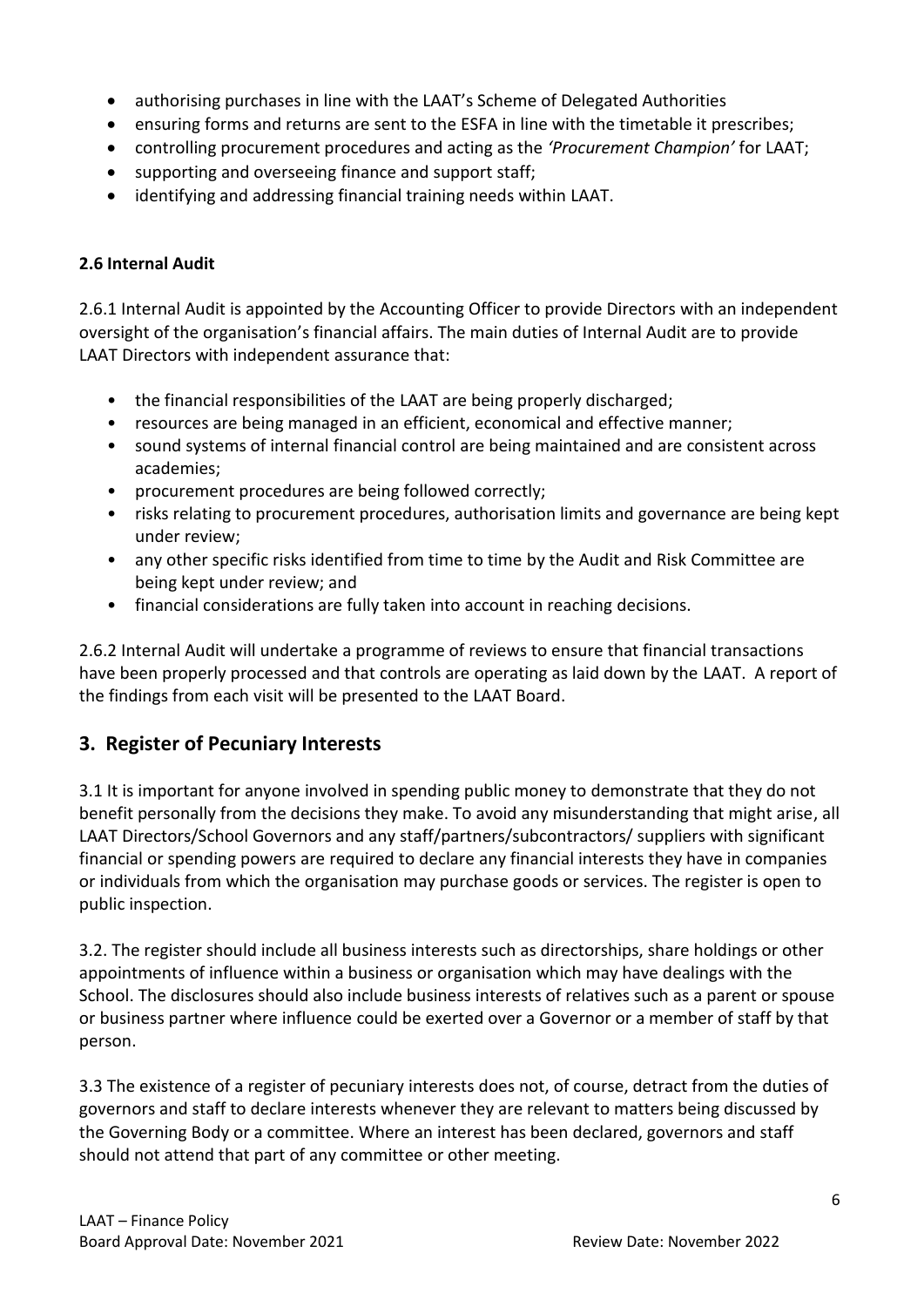## **4. Accounting system**

#### **4.1 Accounting System**

All the financial transactions of the LAAT and each School must be recorded on the accounting system. The accounting system is operated by the LAAT Finance Team and Business and Operations Partners and anyone appointed by the LAAT with appropriate skills and experience and consists of:

- Online ordering portal
- Bank/Cash Transactions
- Purchase Ledger
- Sales Ledger
- General Ledger
- Asset System Management & Depreciation
- All routine Reporting
- System administration

#### **4.2 System Access**

4.2.1 Entry to the accounting system is password restricted and passwords are changed every 3 months. At no time should an individual disclose their password to anyone else. It is expressly forbidden for more than one person to access the financial system using the same user name/password.

4.2.2 Access to the various components of the accounting system is restricted according to job role as agreed by the Finance and Operations Director. Budget holders will have password secured access to the online module for the purposes of requisitioning good sand authorising purchase orders and invoices.

4.2.3 Where it is suspected that unauthorised access to any system has taken place, the Finance and Operations Director shall be notified immediately.

4.2.4 For further information and guidance, please refer to the IT policy.

#### **4.3 Back-up Procedures**

4.3.1 The LAAT Finance and Operations Director is responsible for ensuring that there is effective back up procedures for accounting data and that provision is made for restoring data in a disaster.

4.3.2 The LAAT Finance and Operations Director will prepare a disaster recovery plan in the event of loss of a financial system or other critical financial data. This should link in with the annual assessment made by LAAT Directors/Boards of Governors of the major risks to which the LAAT/School is exposed and the systems that have been put in place to mitigate those risks.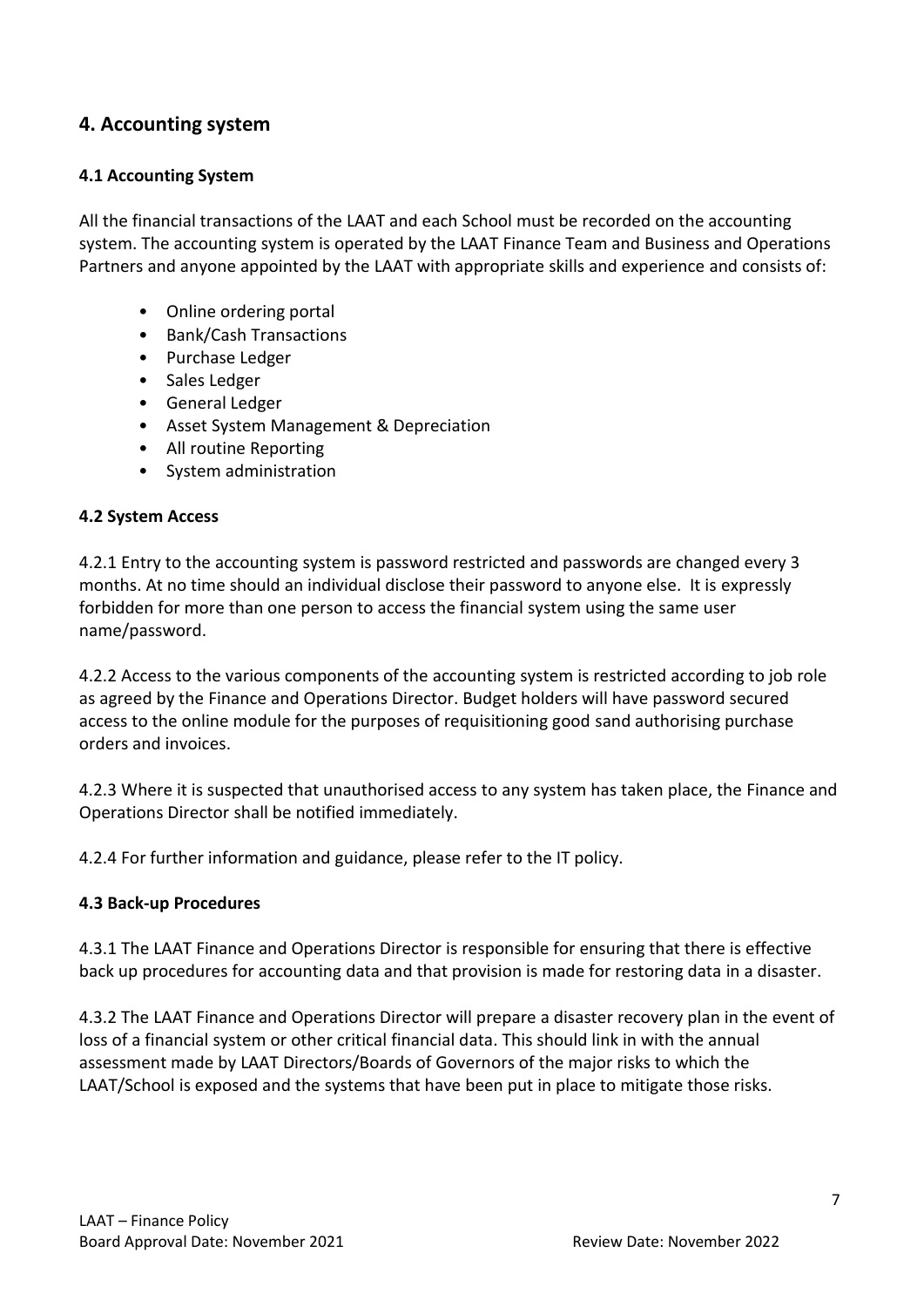#### **4.3 Transaction Processing**

4.3.1 All transactions input to the accounting system must be authorised in accordance with the procedures specified in this manual and the Delegated Scheme of Authorities. More detailed guidance for the operation of the payroll, the purchase ledger and the sales ledger are included in the relevant standard operating procedures for each area.

4.3.2 Detailed information on the operation of the accounting system can be found in the user manuals available to all Schools.

#### **4.4 Financial planning**

4.4.1 The School, in conjunction with the central finance team, prepares medium term (three years) and annual financial plans.

4.4.2 The medium term financial plans are prepared as part of the development planning process. The development plan indicates how the School's educational and other objectives are going to be achieved within the expected level of resources over the next three year period.

4.4.3 The development plan provides the framework for the annual budget. The budget is a detailed statement of the expected resources available to the School and the planned use of those resources for the following year.

4.4.4 The development planning process and the budgetary process are described in more detail below.

#### **4.5 Development Plan**

4.5.1 The development plan is concerned with the future aims and objectives of the School and how they are to be achieved; that includes matching the School's objectives and targets to the resources expected to be available. Plans should be kept relatively simple and flexible. They are the "Big Picture" within which more detailed plans may be integrated.

4.5.2 The form and content of the development plan are matters for the School to decide but due regard should be given to the matters included within the guidance to Academies and any annual guidance issued by the DfE. LAAT uses specialist budgeting software for this purpose which links with the accounting software package.

4.5.3 Each year the Head Teacher will propose a planning cycle and timetable to the Governing Body which should allow sufficient time for plans to be incorporated within the annual budget.

4.5.4 The completed development plan will include detailed objectives for the coming academic year and outline broad objectives for the following two years. The plan should also include the estimated resource costs, both capital and revenue, associated with each objective and success criteria against which achievement can be measured.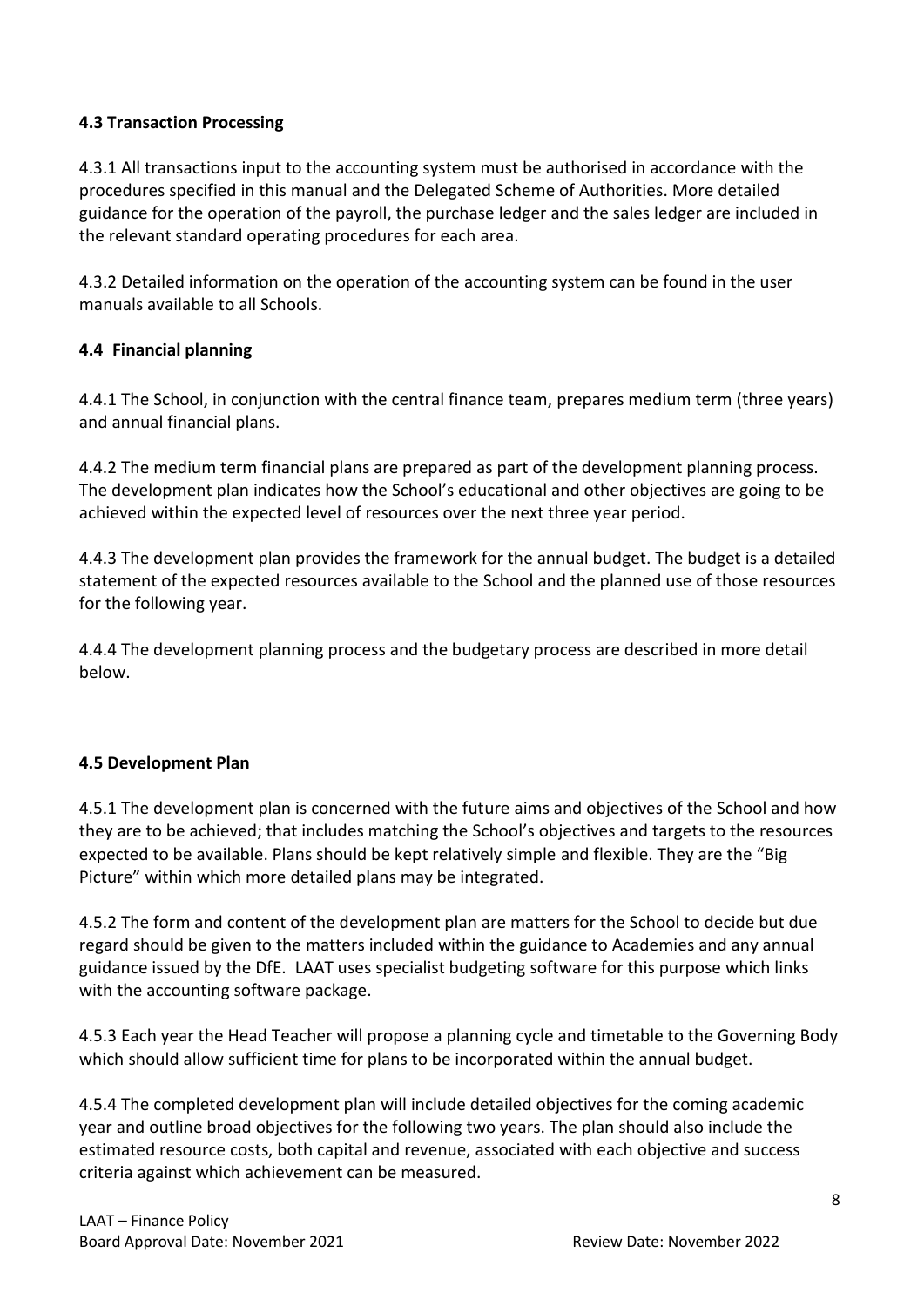4.5.5 For each objective, the lead responsibility for ensuring progress is made towards the objective will be assigned to a senior member of staff. That staff member should monitor performance against the defined success criteria throughout the year and report to the senior management team on a termly basis. The senior management team through the Head Teacher will report to the Local Governing Body and the LAAT Chief Executive if there is a significant divergence from the agreed plan and will recommend an appropriate course of action.

#### **4.6 Annual Budget**

4.6.1 The LAAT Finance and Operations Director, in conjunction with the Head Teachers, is responsible for preparing and obtaining approval for the annual budget. The budget must be approved by the Accounting Officer, the Finance and Operations Committee and the LAAT Board.

4.6.2 The approved budget must be submitted to the ESFA by the specified deadline each year and the LAAT Finance and Operations Director is responsible for establishing a timetable which allows sufficient time for the approval process and ensures that the submission date is met.

4.6.3 The annual budget will reflect the best estimate of the resources available to the School for the forthcoming year and will detail how those resources are to be utilised. There should be a clear link between the development plan objectives and the budgeted utilisation of resources.

4.6.4 The budgetary planning process will incorporate the following elements:

- forecasts of the likely number of pupils to estimate the amount of DfE grant receivable;
- review of other income sources available to the School to assess likely level of receipts;
- review of past and forecast performance against budgets to promote an understanding of the School's cost base;
- review of staffing levels in light of pupil forecasts and needs
- identification of potential efficiency savings and review of the main expenditure headings in light of the development plan objectives and the expected variations in cost e.g. pay increases, inflation and other anticipated changes.

#### **4.7 Balancing the Budget**

4.7.1 Comparison of estimated income and expenditure will identify any potential surplus or shortfall in funding. If shortfalls are identified, opportunities to increase income should be explored and expenditure headings will need to be reviewed for areas where cuts can be made. This may entail prioritising tasks and deferring projects until more funding is available. Plans and budgets will need to be revised until income and expenditure are in balance. If a potential surplus is identified, this may be held back as a contingency or alternatively allocated to areas of need.

#### **4.8 Finalising the Budget**

4.8.1 Once the different options and scenarios have been considered, the draft budget should be reviewed by the Head Teacher and presented to the central leadership team.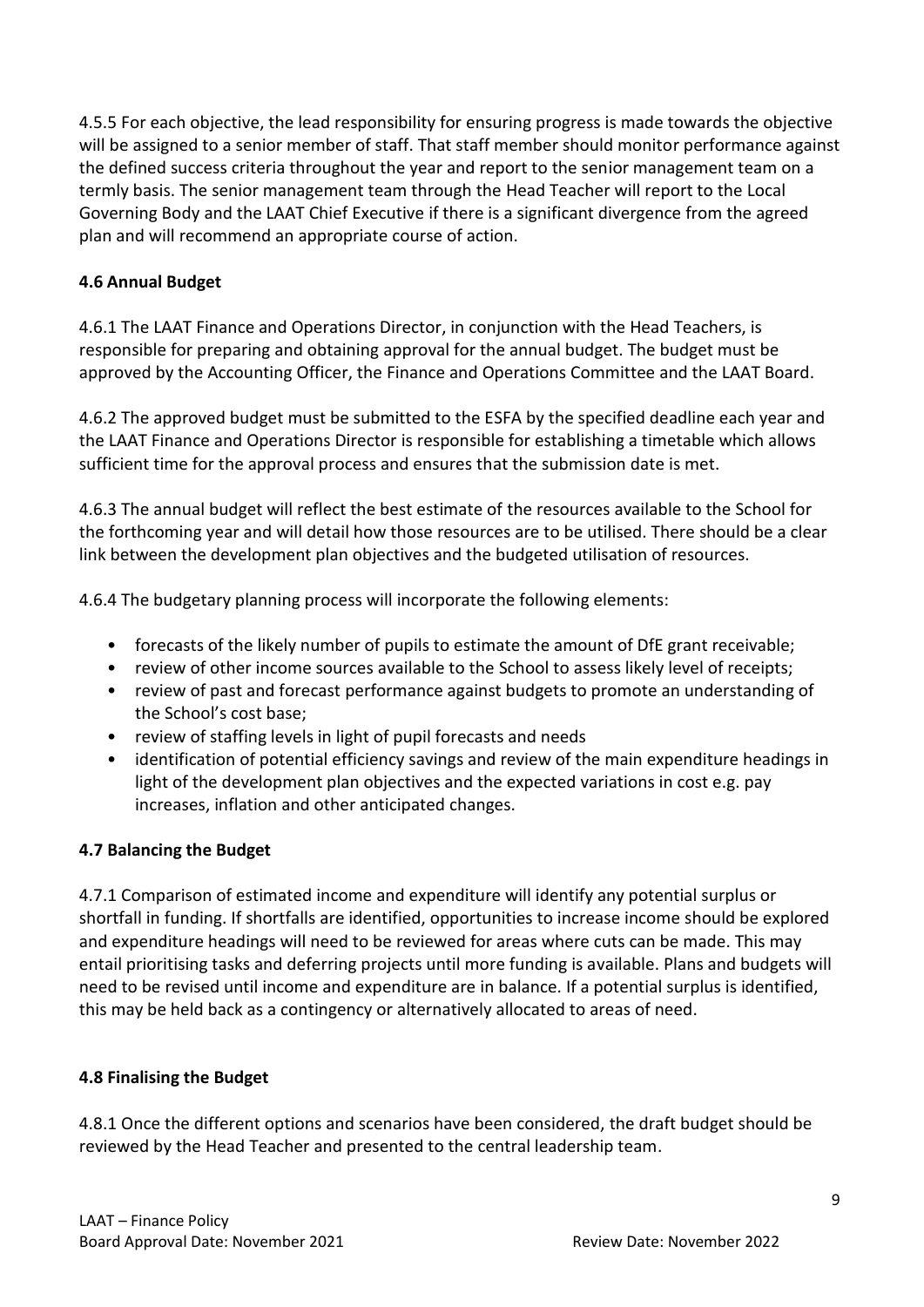4.8.2 The LAAT Finance and Operations Director is responsible for presenting the overall organisational budget to the Finance and Operations Committee for scrutiny and to the LAAT Board for overall approval. Once approved, the budget should be communicated to all staff with responsibility for budget headings so that everyone is aware of the overall budgetary constraints.

4.8.3 The budget should be accompanied by a statement of assumptions and hierarchy of priorities so that if circumstances change, it is easier for all concerned to take remedial action.

#### **4.9 Monitoring and Review**

4.9.1 It is the responsibility of the budget holder to manage the budget and to ensure that the funds available are not overspent. The Business and Operations Partner will ensure that budget holders have the appropriate information to enable them to proactively monitor and manage their budget.

4.9.2 Monthly budget monitoring will be undertaken by the LAAT Finance team. Monthly reports will be prepared by the LAAT Finance Team working with LAAT Head Teachers and Business and Operations Partners. The reports will detail actual income and expenditure against budget at a summary level for the Head Teacher and the central leadership team.

4.9.3 Any potential overspend against the School budget must in the first instance be discussed with the LAAT Finance team and Head Teacher, and then highlighted to the central leadership team, together with a plan of corrective action.

4.9.4 The monitoring process should be effective and timely in highlighting variances in the budget so that differences can be investigated and action taken where appropriate. If a budget overspend is forecast, it may be appropriate to vire money from another budget or from the contingency. Virements above £20,000 must be authorised by the LAAT Board.

## **5 Payroll and Staffing**

## **5.1 Staff Appointments**

5.1.1 Each School has an agreed personnel establishment. All new appointments must be made in accordance with the LAAT's Scheme of Delegation. In addition, any appointments outside of those agreed in the approved budget must be authorised by the LAAT Chief Executive.

5.1.2 The Headteacher has authority to appoint staff within the authorised establishment except for Deputy Headteacher/Head of School, whereby the appointment process is undertaken in consultation with the Deputy Chief Executive. It is normal practice within the School to consult with the Chair of the Local Governing Body on teacher and other senior support staff appointments and to involve members of the Local Governing Body in the appointment process. The Business and Operations Partner maintains personnel files for all members of staff apart from the Head Teacher and Head of School, the contracts for these members of staff being held by the central HR team.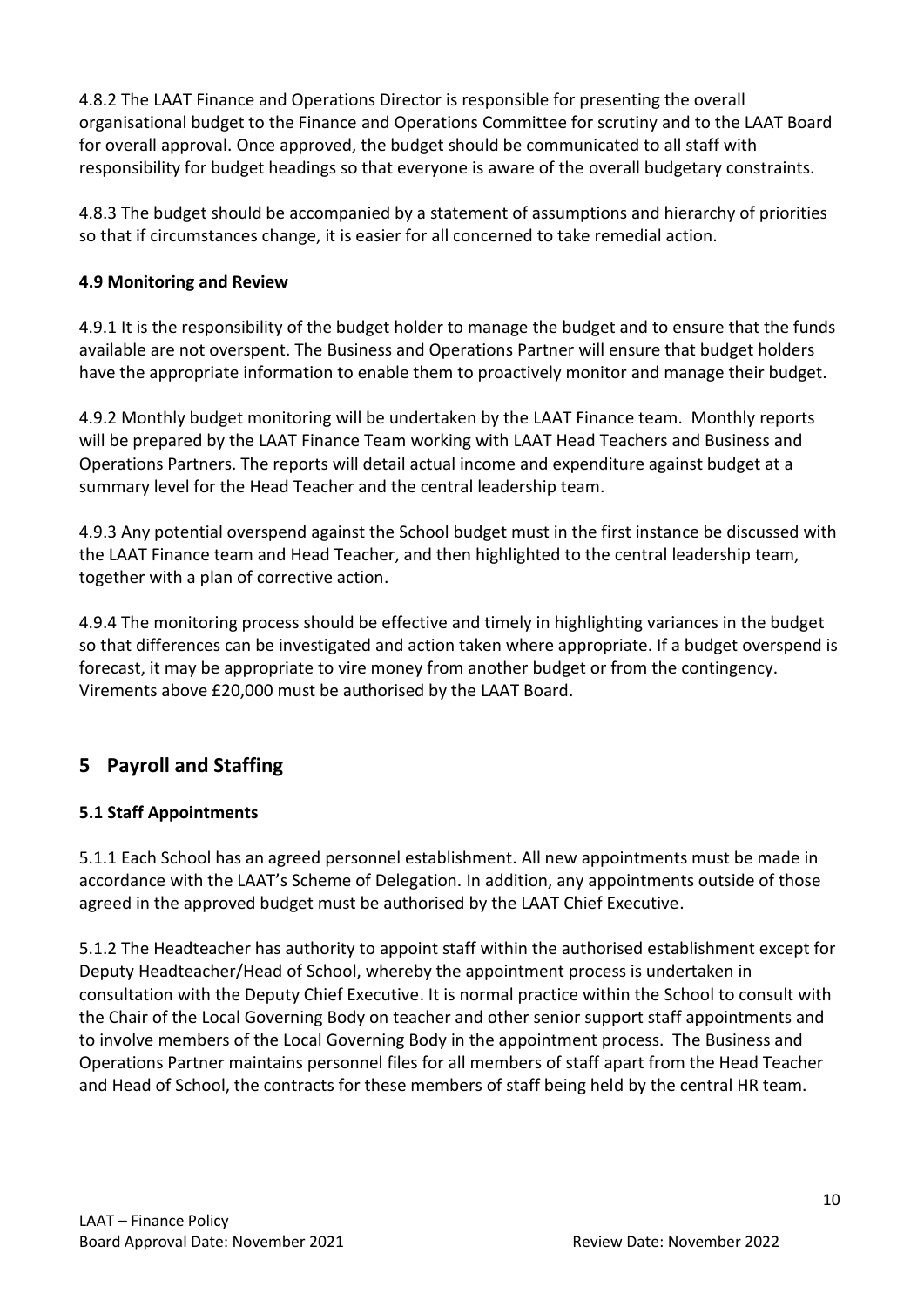#### **5.2 Payroll Administration**

5.2.1 Payroll is administered by an outsourced payroll provider. The Head Teacher, in conjunction with the Business and Operations Partner, is responsible for ensuring that the information given to the payroll provider is up to date and complete.

5.2.2 All staff are paid monthly by BACS. A master file is created for each employee which records:

- salary;
- duty information and hours;
- bank account details;
- taxation status;
- personal details and
- any deductions or allowances payable.

5.2.3 Details of sickness and other absences, changes to contracts, including details of any new appointments, terminations, contract changes or additional payments must be reviewed and authorised by the Head Teacher before being submitted to LAAT Central Office and the outsourced Payroll Provider.

5.2.4 New staff can only be added to the payroll with the express authorisation of the Head Teacher. New staff must complete all relevant payroll documents, as failure to do so may result in nonpayment of salary. In these circumstances, the salary payment may not be made until the next payroll run in the following month.

5.2.5 The School's payroll must be authorised by the Head Teacher/Head of School and the central operational leads or Finance and Operations Director via the payroll provider portal prior to submission.

5.2.6 The LAAT payroll must be approved by the Chief Executive, in conjunction with the Finance and Operations Director. Approval is via the payroll provider portal.

#### **5.3 Pensions**

5.3.1 All staff members will be automatically enrolled in either the Teachers' Pension Scheme or the Local Government Pension Scheme as applicable to the Academy or Central Office.

5.3.2 Those members of staff not wishing to join must complete an opt out form.

#### **5.4 Payroll Documentation**

5.4.1 Personnel files should be kept locked away with access restricted to named employees.

The following information should be kept in each staff member file and signed accordingly:

- checklist:
- new starter forms;
- offer letter;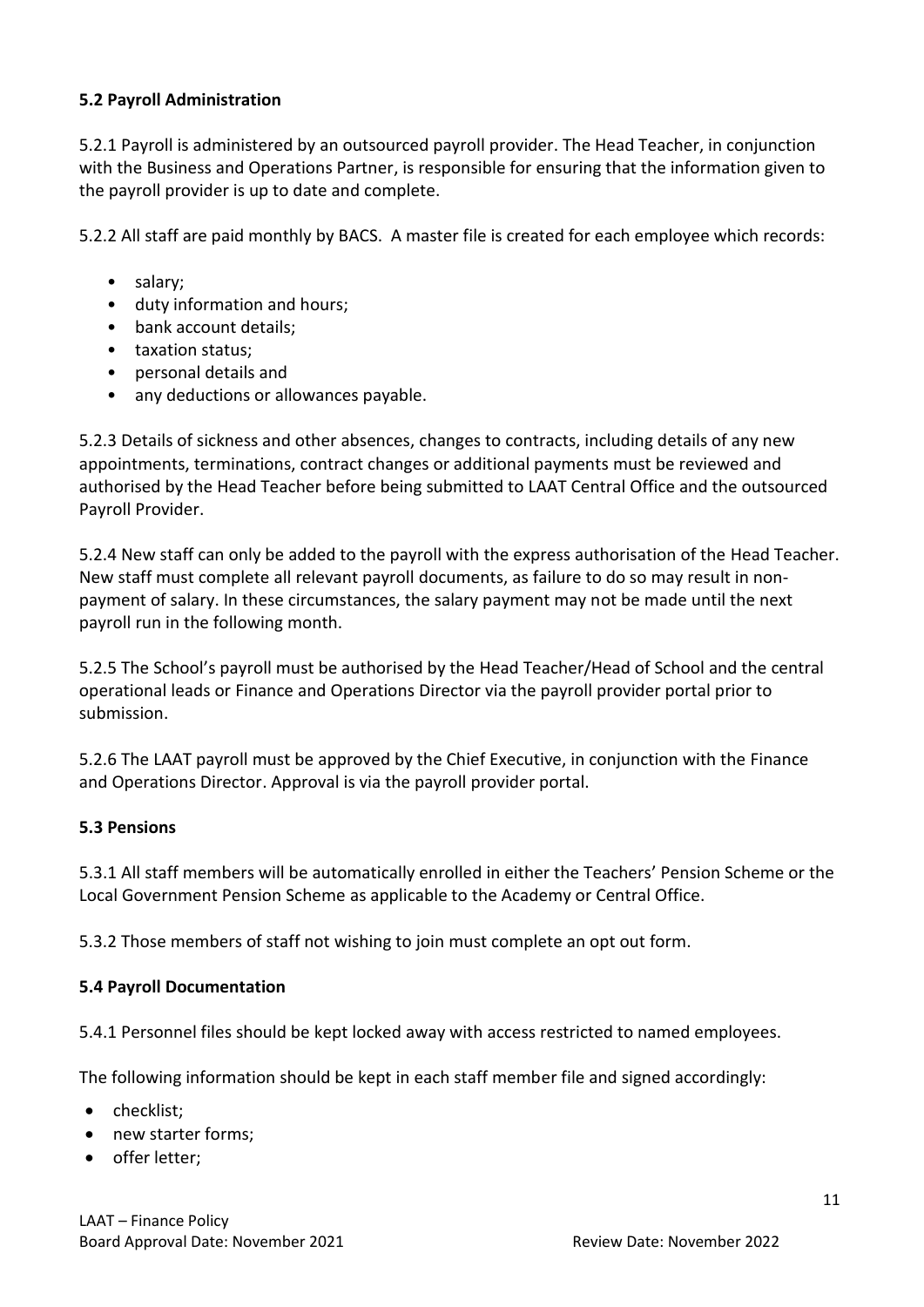- references:
- contract;
- job description; and
- all documentation evidencing variations to any of the above.

5.4.2 Any changes to the budgeted staffing structure and assumptions should be updated on the budgeting software to enable salary statements to be produced.

#### **5.5 Staff Loans**

5.5.1 Under no circumstances can loans be made by the School or LAAT central team.

#### **5.6 Staff Expenses**

5.6.1 Employees may claim reimbursement for expenditure that is incurred wholly and exclusively in respect of LAAT business and provided that claims are made in accordance with the LAAT expenses policy.

## **6 Purchasing**

6.1 The LAAT will attempt to achieve the best value for money from all purchases. This means getting what is needed in the correct quality, quantity and time at the best price possible. A large proportion of purchases will be paid for with public funds and there is a need to maintain the integrity of these funds by following the general principles of:

- **Probity,** it must be demonstrable that there is no corruption or private gain involved in the contractual relationships of the academy;
- **Accountability,** the academy is publicly accountable for its expenditure and the conduct of its affairs;
- **Fairness,** that all those dealt with by the academy are dealt with on a fair and equitable basis.

The LAAT will work closely with all the Schools within the LAAT to support the development of crossorganisational buying power. Detailed purchasing procedures are contained within the Purchasing Guide.

The purchase of alcohol is expressly forbidden.

## **6.2 Routine Purchasing (Non-central)**

6.2.1 Routine purchases can be ordered by budget holders within the limits specified in the Schedule of Delegated Authorities.

6.2.2 In the first instance, a supplier should be chosen from the list of approved suppliers maintained by the LAAT Finance Team and held on the accounting system's database. A quote or price must always be obtained **before** any order is placed. If the budget holder feels that it is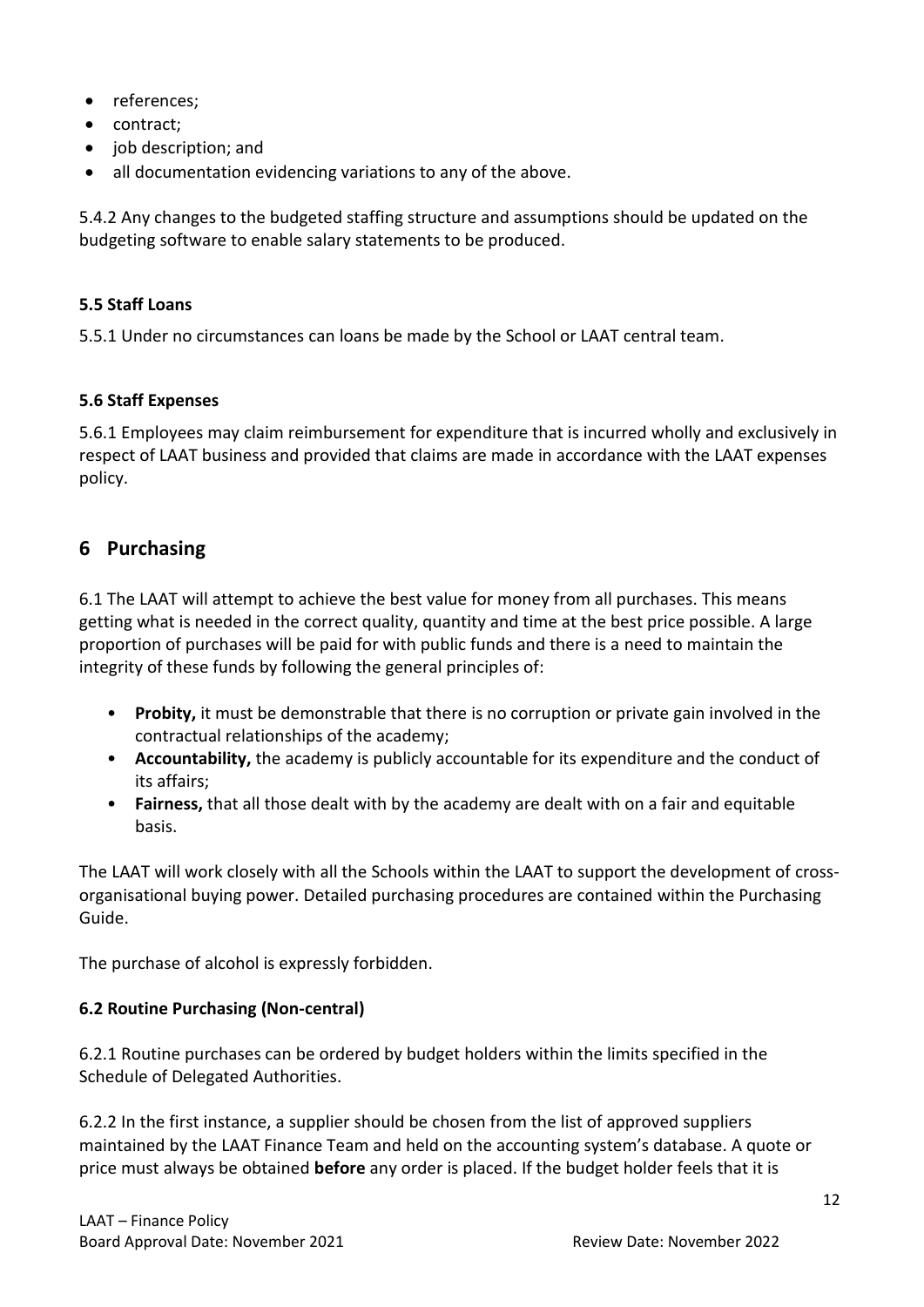necessary to obtain goods or services from a supplier not on the approved supplier list, the reasons for this decision must be discussed and agreed with the LAAT Finance Manager or Management Accountant.

6.2.3 Orders must be raised for all goods and services.

6.2.4 The Business and Operations Partner is responsible for creating orders within the online ordering system for electronic approval by the relevant Budget Holder in line with the LAAT's Scheme of Delegated Authorities.

#### **6.3 Orders over £1,000 but less than £25,000**

6.3.1 At least three written quotations should be obtained for all orders between £1,000 and £25,000 to identify the best source of the goods/services. Written details of quotations obtained should be retained by budget holders for audit purposes. Screen prints from website which identify the goods and clearly show a price, including delivery charge, are also acceptable.

6.3.2 Where goods or services are of a specialist nature and the purchasing decision is driven by quality, rather than price, the requirement for three prices may be foregone. In these circumstances, guidance should be sought from the Finance and Operations Director and the reasons for any decision documented in full.

6.3.3 Where a purchasing decision is driven by an emergency and a contractor is required urgently, the requirement for three prices may be foregone. In these circumstances, guidance should be sought from the Finance and Operations Director and the reasons for any decision documented in full.

6.3.4 For the avoidance of doubt, annual renewals of systems licences are exempt from the requirement to obtain written quotes at each renewal date.

#### **6.4 Orders over £25,000**

6.4.1 All goods/services ordered with a value over £25,000 or for a series of contracts which in total exceed £25,000 must be subject to formal tendering procedures. If the estimated whole life of the contract for goods or services is over £189,330 (threshold with effect from 1 January 2020), then it is likely to fall under EU procurement rules and further guidance should be sought.

#### **6.5 Formal Tendering Procedures**

6.5.1 If a School is considering the purchase of goods or services which will require the use of formal tendering procedures, further guidance should be sought from the Finance and Operations Director. In addition, more information about tendering is provided in the Purchasing Guide.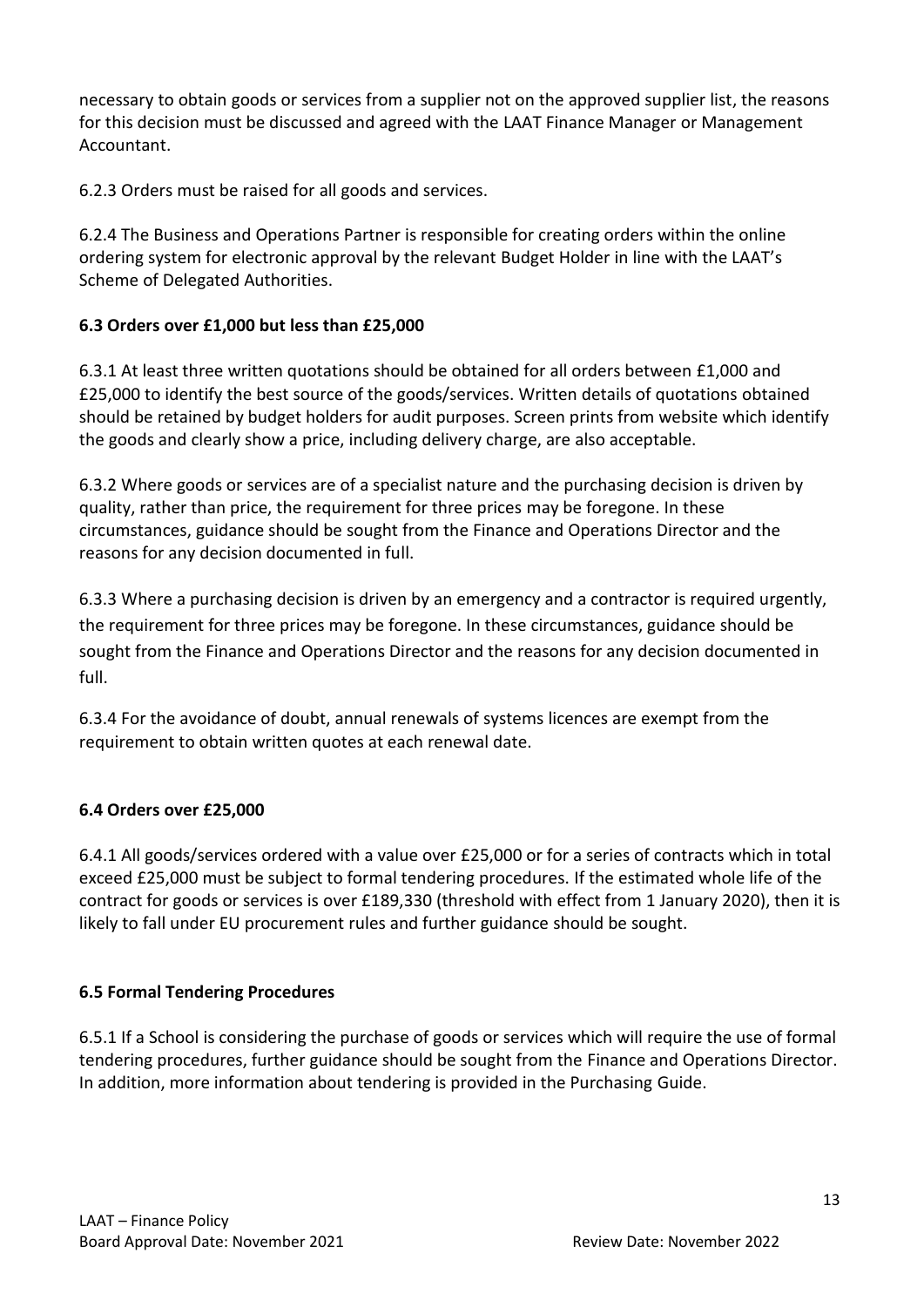#### **6.6 Charge Cards**

6.6.1 Where appropriate, the School's purchasing card can be used to make payments. These should only be used where payment by BACS is not possible.

6.6.2 A purchasing card form must be completed before purchase and authorised; if the value of the purchase is unknown then a projected cost should be included on the form. The Business and Operations Partner is required to reconcile the card payments each month to the statement of activity and posting the transactions in full onto the accounting system.

6.6.3 Purchasing card purchases are limited to a maximum of £1,500 per card per month (£2,000 LAAT central card). Single transactions are limited to £400 (£1,500 LAAT central card). There may be times by exception when the single transaction limit can be raised to enable a purchase to made, but on these occasions, the uplift will be on a temporary basis and with the prior approval of the Finance Manager or Finance and Operations Director.

6.6.4 The detailed guide for purchasing cards gives further information.

#### **6.7 Supplier Payments**

6.7.1 All suppliers should be paid by BACs unless there are exceptional reasons why this is not possible. The BACs payment process is carried out by the LAAT Finance team.

6.7.2 Under no circumstances are suppliers to be paid by cash.

6.7.3 The Payments to Suppliers operational guide gives further information.

#### **6.8 Supplier Statements**

6.8.1 Supplier statements must be requested from all key suppliers. A reconciliation should be carried out between the balance on the purchase ledger and statements received by suppliers. Copies of both supplier statements and supplier statement reconciliations should be retained on file

## **7 Income**

7.1 The main sources of income for the School are the grants from the ESFA. The receipt of these sums is monitored directly by the central Finance Team who are responsible for ensuring that all grants due to the School are collected.

7.1.2 In addition, Higher Needs Funding and Early Years Funding for individual Schools are paid by the Local Authorities into the central bank account. This is allocated to each School by the central Finance team. However, responsibility for ensuring that payments are received in full remains with the school.

7.1.3 The School also obtains income from: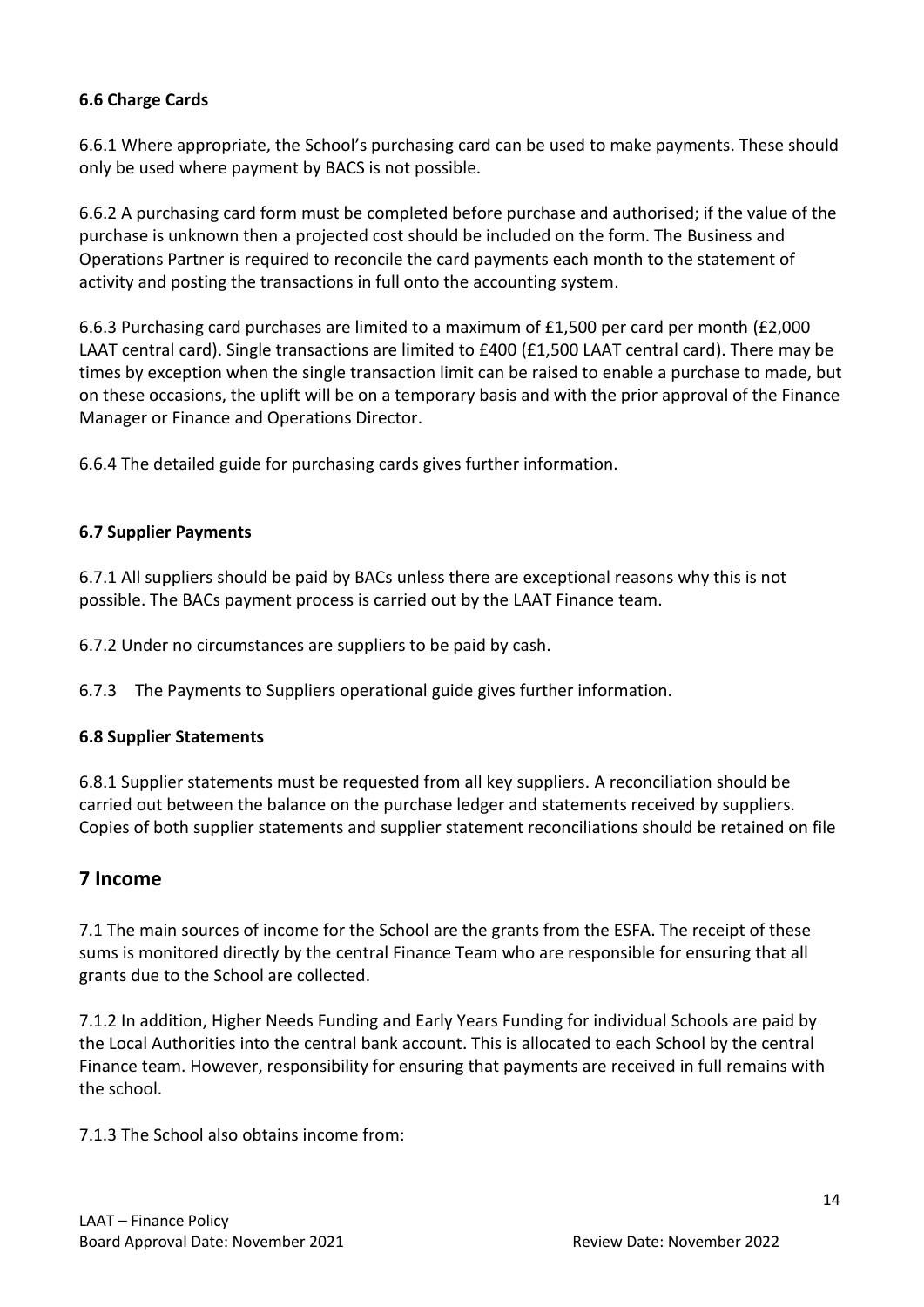- students, mainly for trips and lunches
- the provision of wrap around care
- sale of uniform
- the public, mainly for sports lettings and use of accommodation.
- donations and gifts

#### **7.2 Trips and Lunches**

7.2.1 A trip organiser must be appointed for each trip to take responsibility for liaising with the Business and Operations Partner regarding costs and organising the collection of sums due. In conjunction with the Business and Operations Partner, the lead teacher must prepare a record for each student intending to go on the trip showing the amount due. For the majority of local trips, the lead teacher will delegate responsibility for managing these records to the Business and Operations Partner.

7.2.2 Pupils should make payments to the Business and Operations Partner who should make a record of individual payments received and pass this record to the lead teacher.

7.2.3 With residential trips the Business and Operations Partner should maintain an up to date record for each student showing the amount paid and the amount outstanding. This record should be regularly updated as payments are made and parents kept informed through a payment record of amounts outstanding.

7.2.4 Payments for school lunch are made weekly by parents and are recorded individually by administrative staff. A record of the lunches paid for is kept electronically. All monies are checked and then passed to the Business and Operations Partner for paying in to the central bank account.

#### **7.3 Wrap around care**

7.3.1 The Wrap Around Care Manager is responsible for maintaining records of bookings and attendance at wrap around care facilities. The Wrap Around Care Manager is responsible for notifying the Business and Operations Partner to enable him/her to invoice accordingly.

7.3.2 The Business and Operations Partner will establish a sales ledger account for each child to produce a sales invoice from the accounting system. Invoicing is normally monthly in advance.

7.3.3 The Business and Operations Partner is responsible for ensuring that amounts invoiced reconciled to the attendance lists.

7.3.4 Receipts must be issued for all wrap around care payments received.

7.3.5 The Business and Operations Partner is responsible for monitoring payments received and providing the Wrap Around Care Manager with a list of outstanding amounts.

#### **7.4 Lettings**

7.4.1 The hire of school premises must be carried out in accordance with LAAT's Lettings Policy.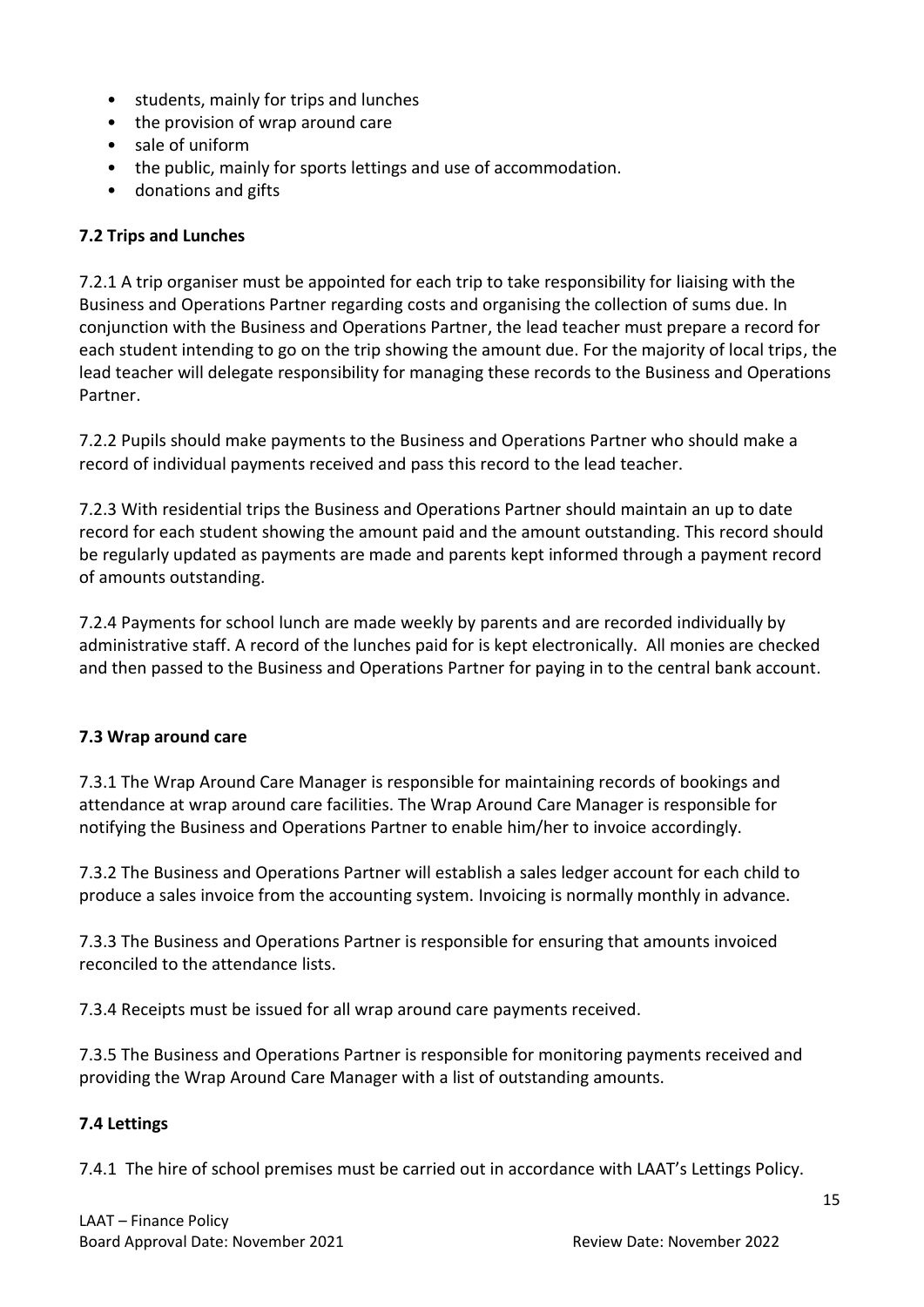7.4.2 The Business and Operations Partner will establish a sales ledger account and produce a sales invoice from the accounting system.

7.4.3 The Business and Operations Partner is responsible for ensuring that amounts due are chased to ensure that payment is made on a timely basis.

## **7.5 Incoming Donations**

7.5.1 Donations can only be accepted that are compatible with the Academy Trust's aims and ethos. They must also align with any strategic plans and the source of the donation must not bring the Trust into disrepute.

7.5.2 If donations have been received for a specific purpose, the full amount of expenditure must be taken into account when determining the appropriate approval levels under the Schedule of Delegated Authorities.

7.5.2 The Donations, Gifts and Hospitality policy gives further guidance on the acceptance of donations.

## **7.6 Receipts and Banking**

7.6.1 The use of cash as a means of payment should be discouraged as far as practicable.

7.6.2 Wherever possible, the handling of monies should be restricted to the School Office staff. Cheques must not be accepted with the payee line left blank.

7.6.3 All cash and cheques received must be kept in the safe and banked every week or more frequently if the cash sums collected could exceed the limits prescribed by the School's insurance cover.

7.6.4 Monies collected must be banked in their entirety into the central bank account. The Business and Operations Partner is responsible for ensuring that monies banked agree to source records such as trip records and attendance sheets.

7.6.5 The Business and Operations Partner is responsible for ensuring that monies collected by the School are recorded promptly on the accounting system.

7.6.6 The LAAT Finance Team will make regular checks to ensure that income banked agrees to source records such as trip records and attendance sheets. These checks will be formally recorded.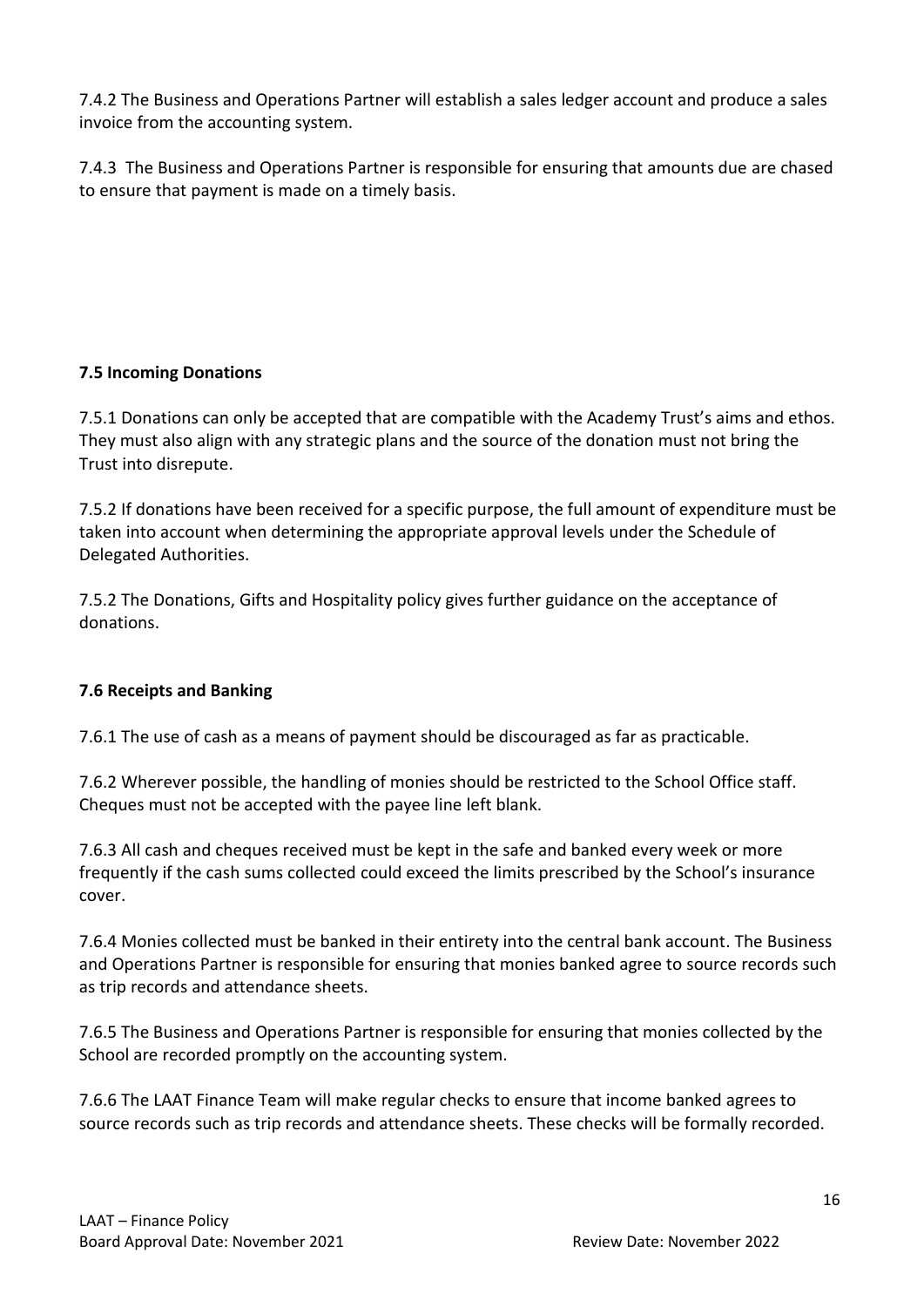#### **7.7 Arrears Management**

7.7.1 For debts over 30 days old, statements should be issued and amounts chased to ensure payment is made on a timely basis.

7.7.2 Any outstanding balances for wrap around care over 60 days old should be referred to the Head Teacher immediately and consideration given to withdrawing the service from the individual /organisation concerned.

7.7.3 Any debts which remain outstanding after 90 days should be referred to the central Finance Team for further guidance.

7.7.4 It is not permitted for the Business and Operations Partner to write off debts on the sales ledger with the exception of small rounding adjustments up to £5.00.

7.7.5 Any formal write off of debts must be in accordance with the Schedule of Delegated Authorities.

## **8 Cash Management**

#### **8.1 Bank Accounts**

8.1.1 The opening of all bank accounts must be authorised in accordance with the LAAT's Scheme of Delegation.

#### **8.2 Deposits**

8.2.1 Particulars of any deposit, including payee names, must be entered on a copy paying-in slip and listed on a supporting spreadsheet for posting to the accounting system.

8.2.2 Further details can be found in the Income and Receipts Guidance.

8.2.3 All cash receipts should be paid directly into the bank. The LAAT does not permit the cashing of personal cheques in any circumstances.

#### **8.3 Payments**

8.3.1 All payments should be made by BACs wherever possible. BACs payment runs are generated using the accounting software package and the file uploaded into the BACs software. Prior to upload, the BACs payment file should be approved by the Finance Manager, Business and Operations Manager or Finance and Operations Director.

8.3.2 Under no circumstances should the bank details contained within the BACs upload text file be amended without the express permission of the Finance and Operations Director.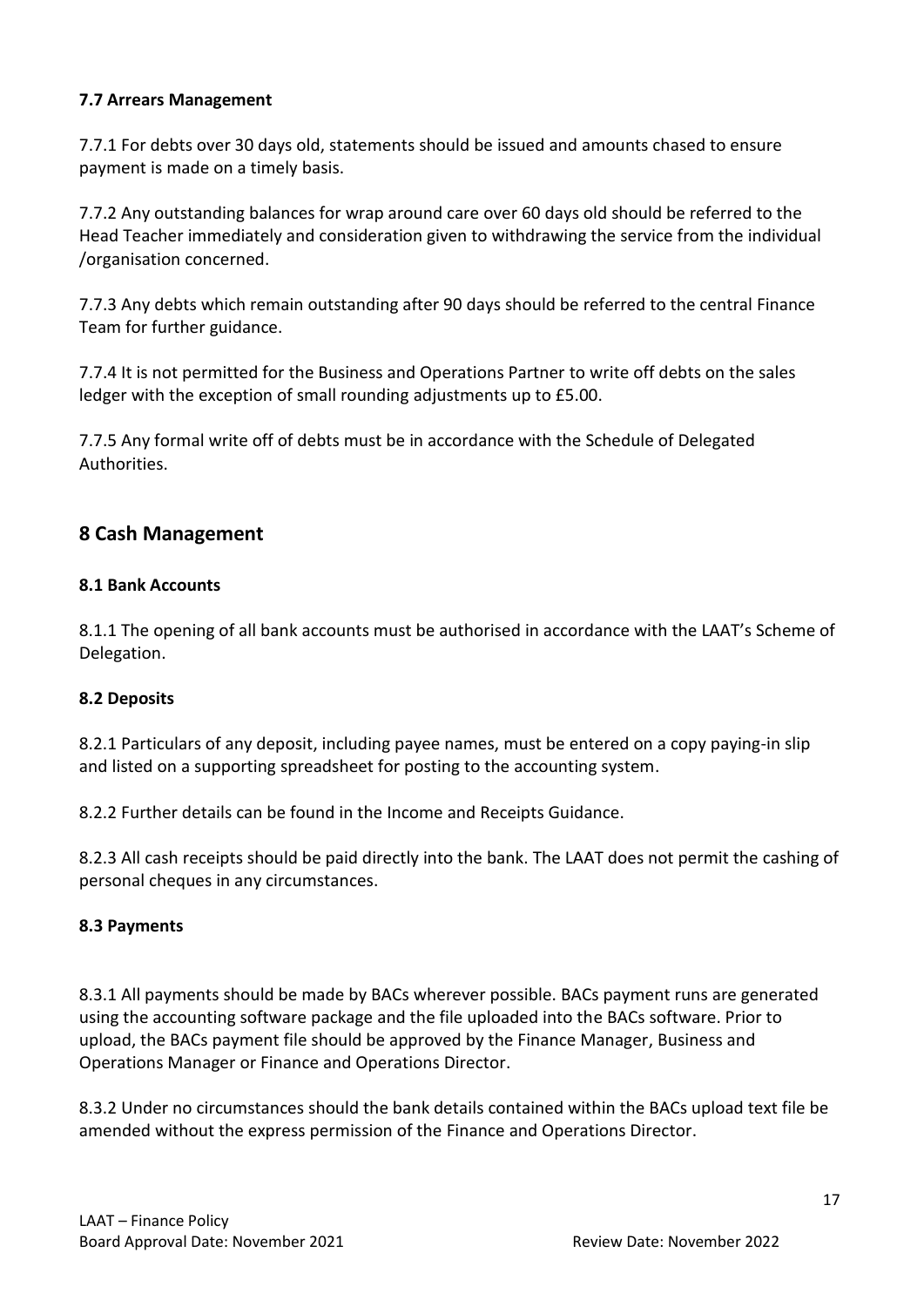8.3.3 The release of BACs payment files should be approved by two signatories in accordance with the bank mandate.

8.3.4 The supplier payments procedural guide gives further information.

#### **8.4 Administration**

8.4.1 The LAAT Finance Team will ensure that the bank reconciliation is performed on a daily basis.

8.4.2 The bank reconciliation must be checked and then signed and dated by a person independent of the preparer and retained on file.

## **9 Fixed assets**

#### **9.1 Asset register**

9.1.1 All items purchased with a value over the LAAT's capitalisation limit must be entered in an asset register (This also includes group purchases totalling the capitalisation limit). The capitalisation limit has been set at £1,000. The asset register should include the following information:

- asset description
- asset number
- serial number
- date of acquisition
- asset cost
- source of funding (% of original cost funded from DfE grant and % funded from other sources)
- expected useful economic life
- depreciation
- current book value
- location
- name of member of staff responsible for the asset

## 9.1.2 The Asset Register helps:

- ensure that staff take responsibility for the safe custody of assets;
- enable independent checks on the safe custody of assets, as a deterrent against theft or misuse;
- to manage the effective utilisation of assets and to plan for their replacement;
- help the external auditors to draw conclusions on the annual accounts and the LAAT's financial system and
- support insurance claims in the event of fire, theft, vandalism or other disasters.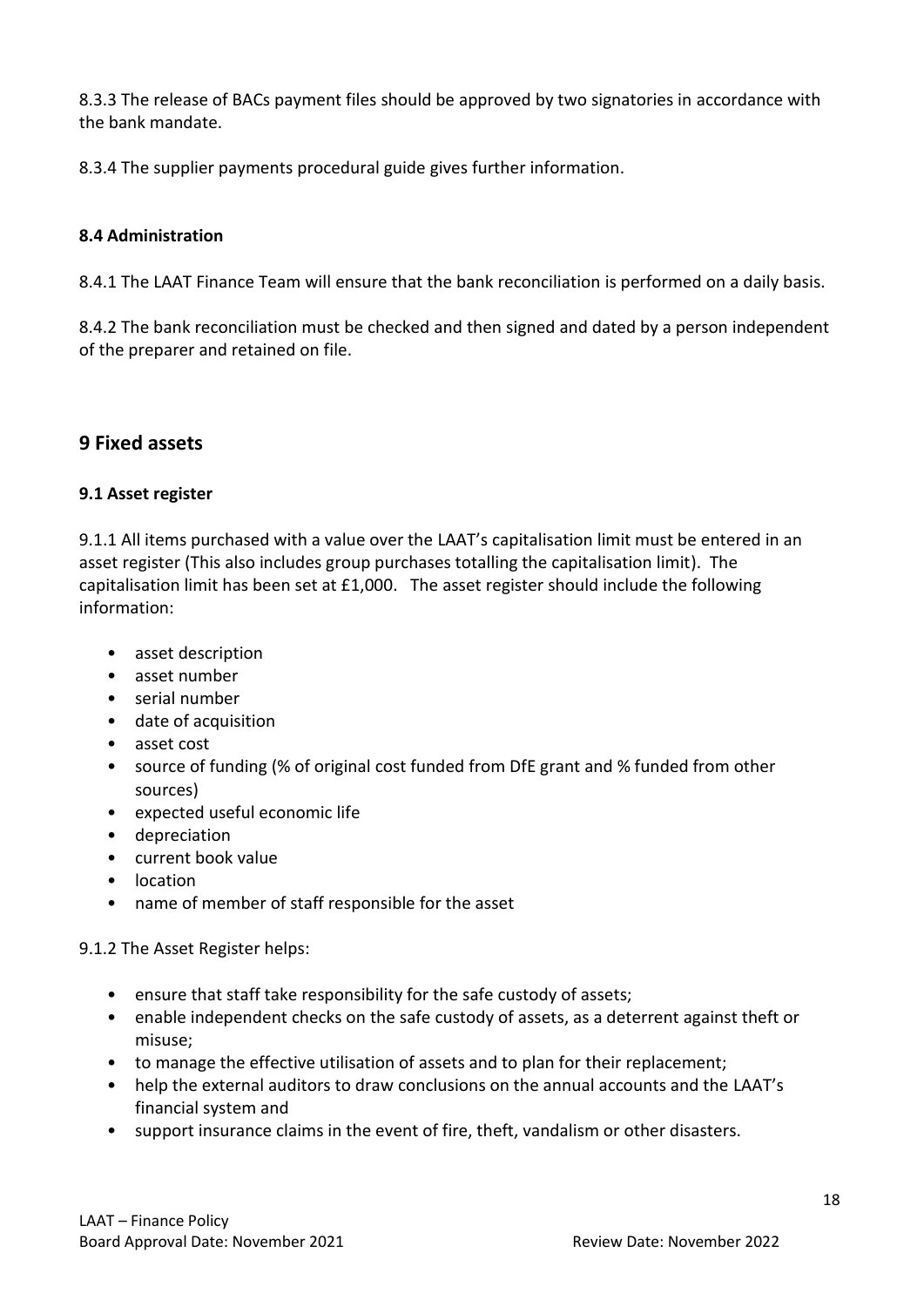#### **9.2 Depreciation**

9.2.1 Freehold land is not depreciated. For all other tangible fixed assets, depreciation is charged on a straight line basis to write off cost less estimated residual value over their useful economic lives. Depreciation is charged against restricted or unrestricted funds as appropriate. Depreciation rates are as follows:

Leasehold land:: 2% Leasehold buildings: over the term of the lease Property improvements: 10% Furniture and equipment: 20% Computer equipment: 33%

#### **9.3 Security of assets**

9.3.1 Stores and equipment must be secured by means of physical and other security devices. Only authorised staff may access the stores.

9.3.2 All the items in the fixed asset register should be permanently and visibly marked as belonging to the School or the LAAT and there should be a regular (at least annual) review by someone other than the person maintaining the register. Discrepancies between the physical verification and the amount recorded in the register should be investigated promptly and, where significant, reported to the Governing Body. Inventories of School property should be kept up to date and reviewed regularly. Where items are used by the School but do not belong to it this should be noted.

9.3.3 Items of School or LAAT equipment must not be removed from the premises without the authority of the individual's Line Manager. Any equipment that is taken off site must be recorded in a register which must be signed by the individual to whom the equipment is issued.

9.3.4 The security and safekeeping of School/LAAT equipment used outside of business premises is the responsibility of the employee issued with the equipment.

#### **9.4 Disposals**

9.4.1 Items which are to be disposed of by sale or destruction must be authorised for disposal in line with the Schedule of Delegated Authorities. The School must seek the approval of the DfE (via LAAT) in writing if it proposes to dispose of an asset for which a capital grant in excess of £20,000 was paid.

9.4.2 Disposal of equipment to staff is not permitted, except with the express permission of the Chief Executive.

9.4.3 All IT equipment, including decommissioned but still functioning PCs, must be disposed of via a specialist contractor and in accordance with WEEE (waste electrical and electronic equipment) regulations. The process of disposal ensures that equipment is completely wiped of data and software by the contractor. It also ensures that any future legal responsibility for the equipment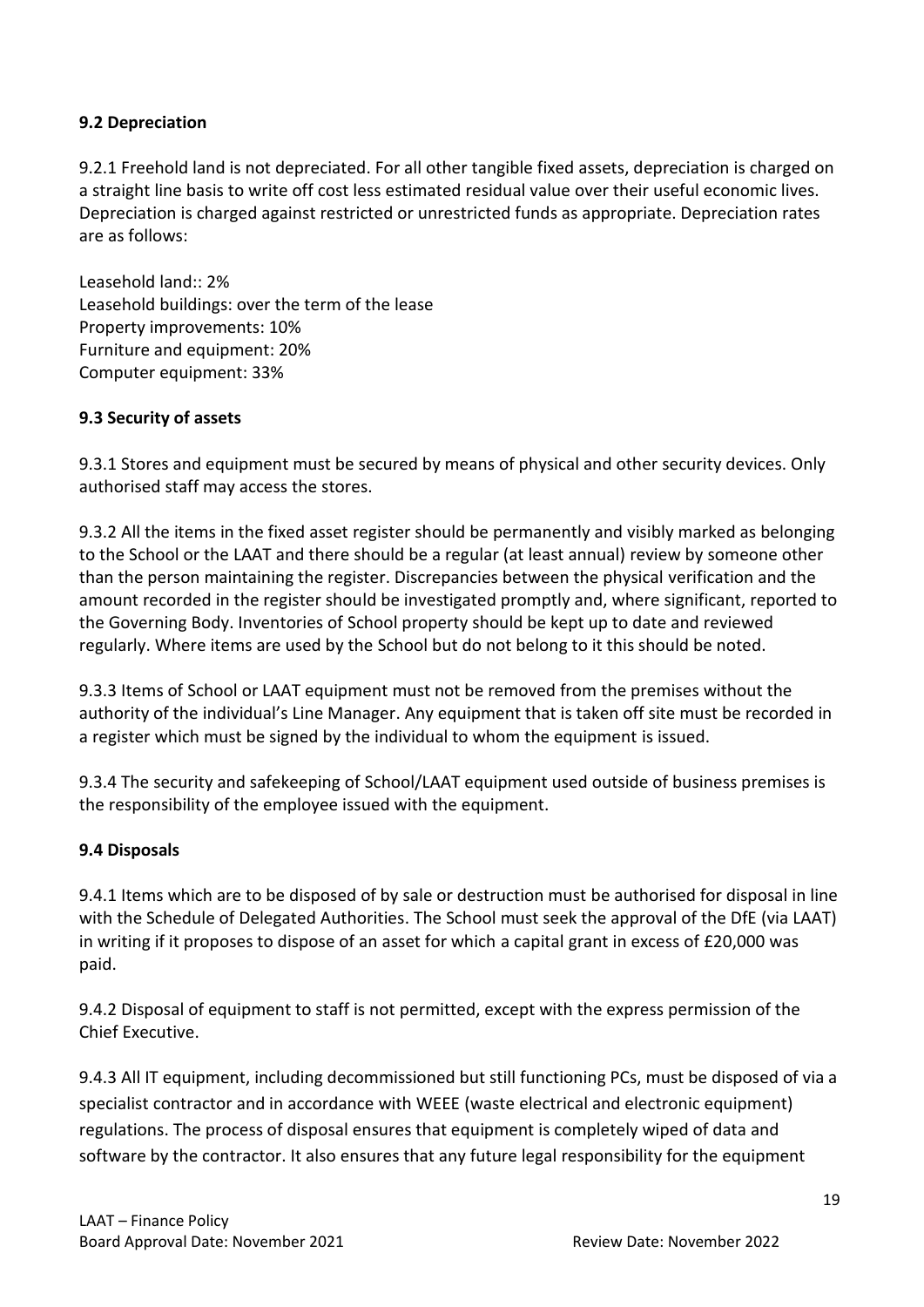rests with the contractor, NOT the LAAT. A certificate of destructions must be obtained from the contractor.

9.4.4 The School is expected to reinvest the proceeds from all asset sales for which capital grant was paid in other School assets. If the sale proceeds are not reinvested then the School must repay to the DfE a proportion of the sale proceeds.

9.4.5 Disposals of land are a matter for the LAAT Board for consideration.

## **10 Management Accounts**

10.1 The Central Finance Team is responsible for preparing monthly management accounts for each School and the LAAT overall. A monthly timetable will be issued setting out the processing timescales both at individual School and overall LAAT level.

## **10.2 Reconciliations**

10.2.1 The LAAT Finance Team is responsible for ensuring the following reconciliations are performed each month, and that any reconciling or balancing amounts are cleared:

- sales ledger control account;
- purchase ledger control account;
- payroll control account;
- assets system to nominal ledger balance sheet;
- all suspense accounts cleared down;
- bank balance per the nominal ledger to the bank statement;

10.2.2 Any unusual or long outstanding reconciling items must be brought to the attention of the Finance Manager in the first instance. The Finance Manager will review and sign all reconciliations as evidence of this review and seek advice from the Finance and Operations Director as to how these items should be dealt with

## **10.3 Reporting**

10.3.1 As a minimum, management accounts will consist of the actual figures for the month and year to date compared to budget and a year end forecast. The forecast should be discussed with each individual Head Teacher at regular intervals and updated on a quarterly basis by the Business and Operations Partner or Finance Manager as appropriate.

10.3.2 At overall Trust level and as a minimum, the management accounts will consist of the actual figures for month and year to date compared to budget, a year end forecast, a balance sheet and cashflow forecast. The accounts should be circulated to the Chair of the Trustees and the Chair of the Finance and Operations committee on a monthly basis and circulated to all Directors at least six times per annum and be shared at Board meetings.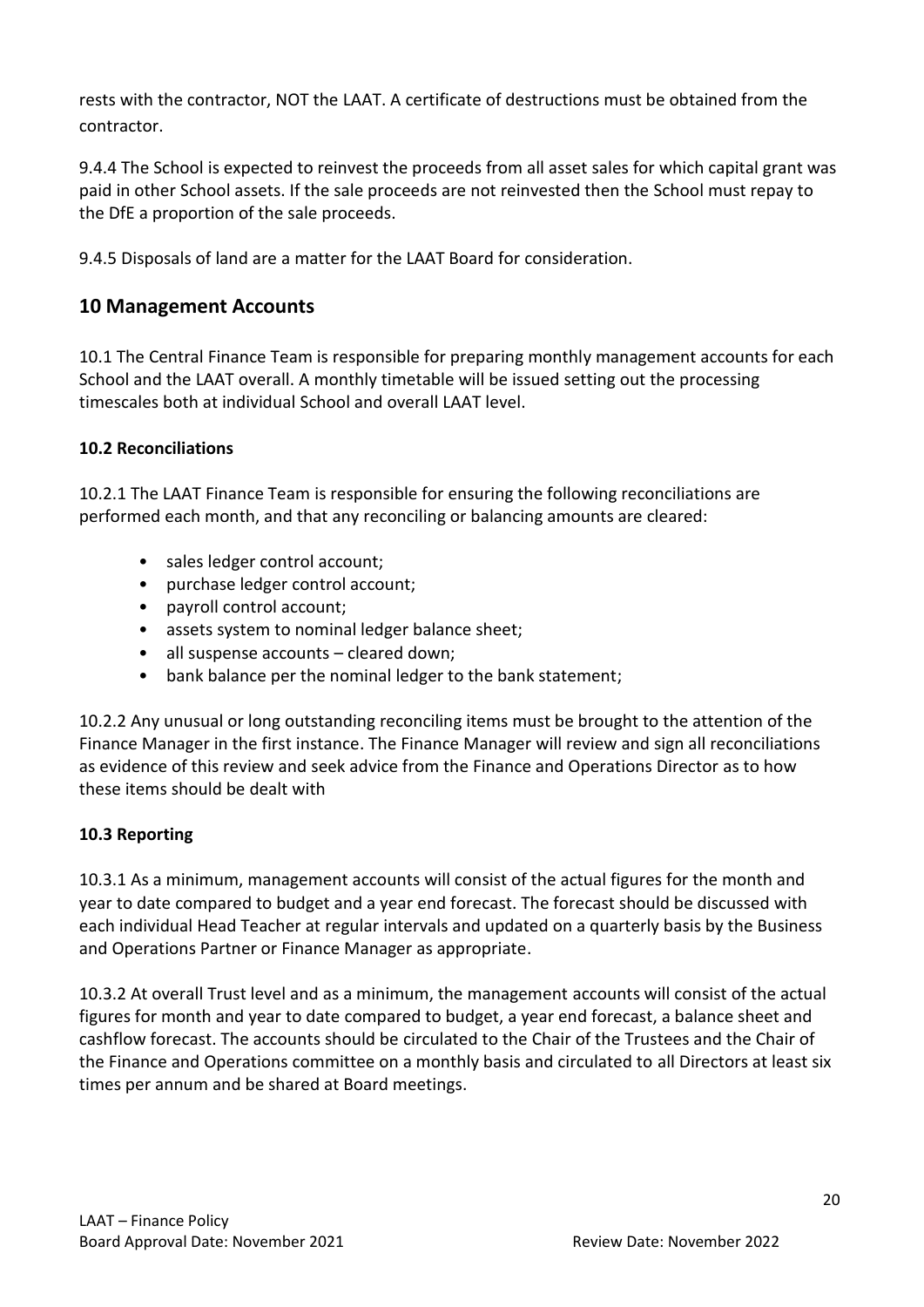#### **10.4 Period Close**

10.4.1 Once the accounts have been reviewed and agreed by the Finance and Operations Director, the period should be closed and no further postings should be made to this period.

## **11 Reserves, Investment and Cash Flow**

#### **11.1 Investments and Cash flow**

11.1.1 Regular cash flow reports are to be prepared and monitored to ensure there are adequate available liquid funds to meet all day to day working capital requirements.

11.1.2 Where the cash flow identifies a base level of cash funds that will be surplus to requirements these may be invested following approval from the Finance Committee. Investments can be placed either on short term treasury deposit or held in high interest deposit accounts.

11.1.3 Approval must be signed off and recorded in the committee minutes. In making decisions regarding where and how any surplus funds should be invested, due regard will be given to risk.

11.1.4 The Board is responsible for regular review of investments.

#### **11.2 Reserves**

11.2.1 The LAAT intends to build up a prudent level of reserves over a period of time and will review the level of reserves annually.

11.2.2 A level of reserves should be maintained to ensure that the LAAT has sufficient working capital requirements to take account of short term fluctuations in funding and expenditure and to support future growth plans.

11.2.3 For the purposes of this policy, the reserves balance excludes restricted fixed assets funds and liabilities arising from the Local Government Pension Schemes (LGPS).

11.2.4 Each school should maintain reserves equal to between one and two months' worth of operating expenditure.

11.2.5 The use of reserves must be authorised in line with the LAAT's Scheme of Delegation.

#### **12 Fraud**

12.1.1 If an individual suspects that fraud has been attempted or committed, or witnesses any unusual activity, this should be reported immediately in accordance with section 12.2 below. Failure to do so is in itself a breach of LAAT policy.

12.1.2 Further information about what might constitute fraud is given in the Fraud policy document. In addition, further guidance can be sought from the LAAT's Finance Manager.